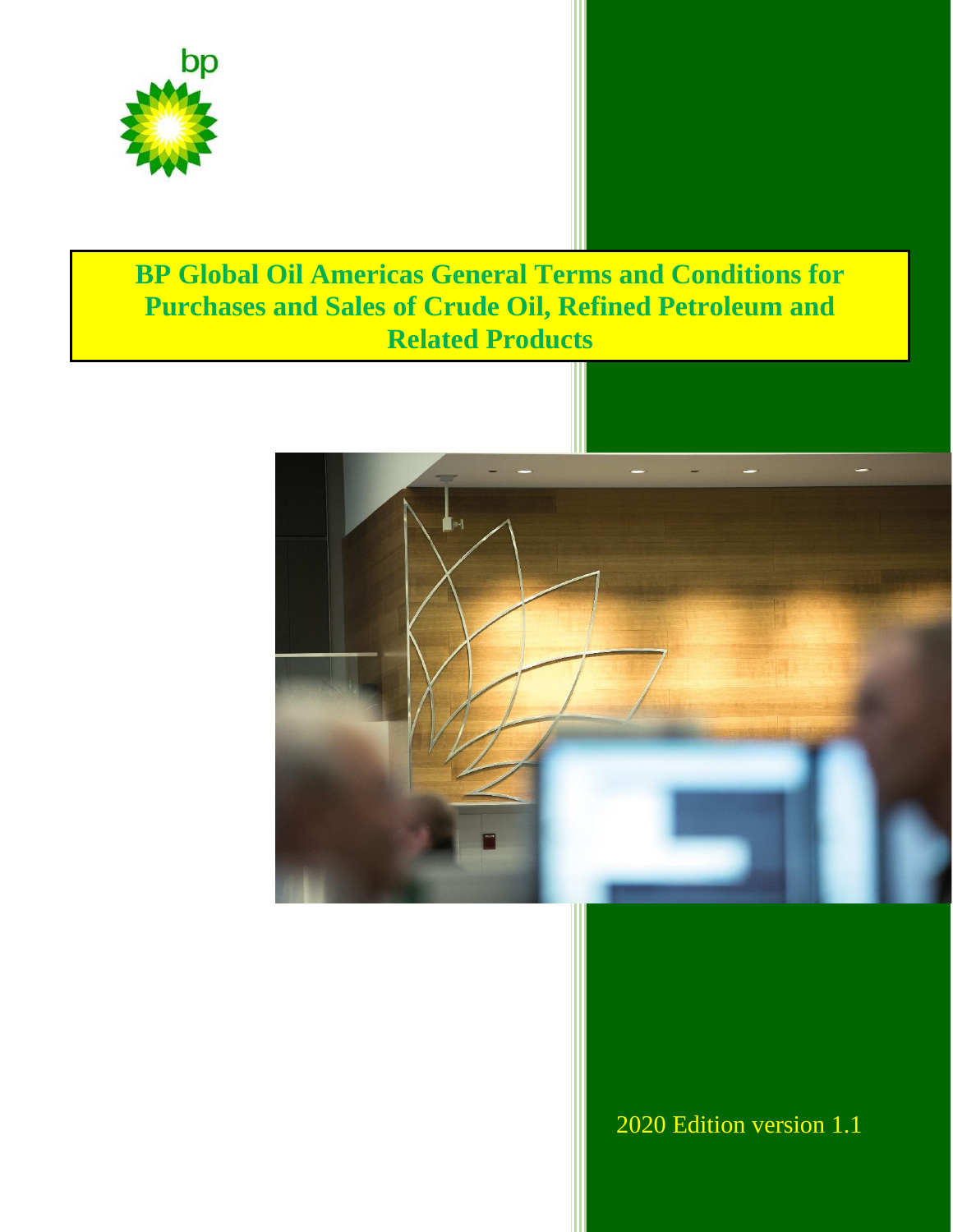## **BP Global Oil Americas General Terms and Conditions for Purchases and Sales of Crude Oil, Refined Petroleum, and Related Products**

**2020 Edition**

### **Version 1.1**

This version cancels and supersedes the first edition BP Global Oil Americas General Terms and Conditions for Purchases and Sales of Crude Oil, Refined Petroleum, and Related Products 2020 Edition (the "First Edition GTCs"). Please disregard the First Edition GTCs. Any reference in the Special Provisions to BP GTCs 2020 Edition shall be a reference to this Version 1.1.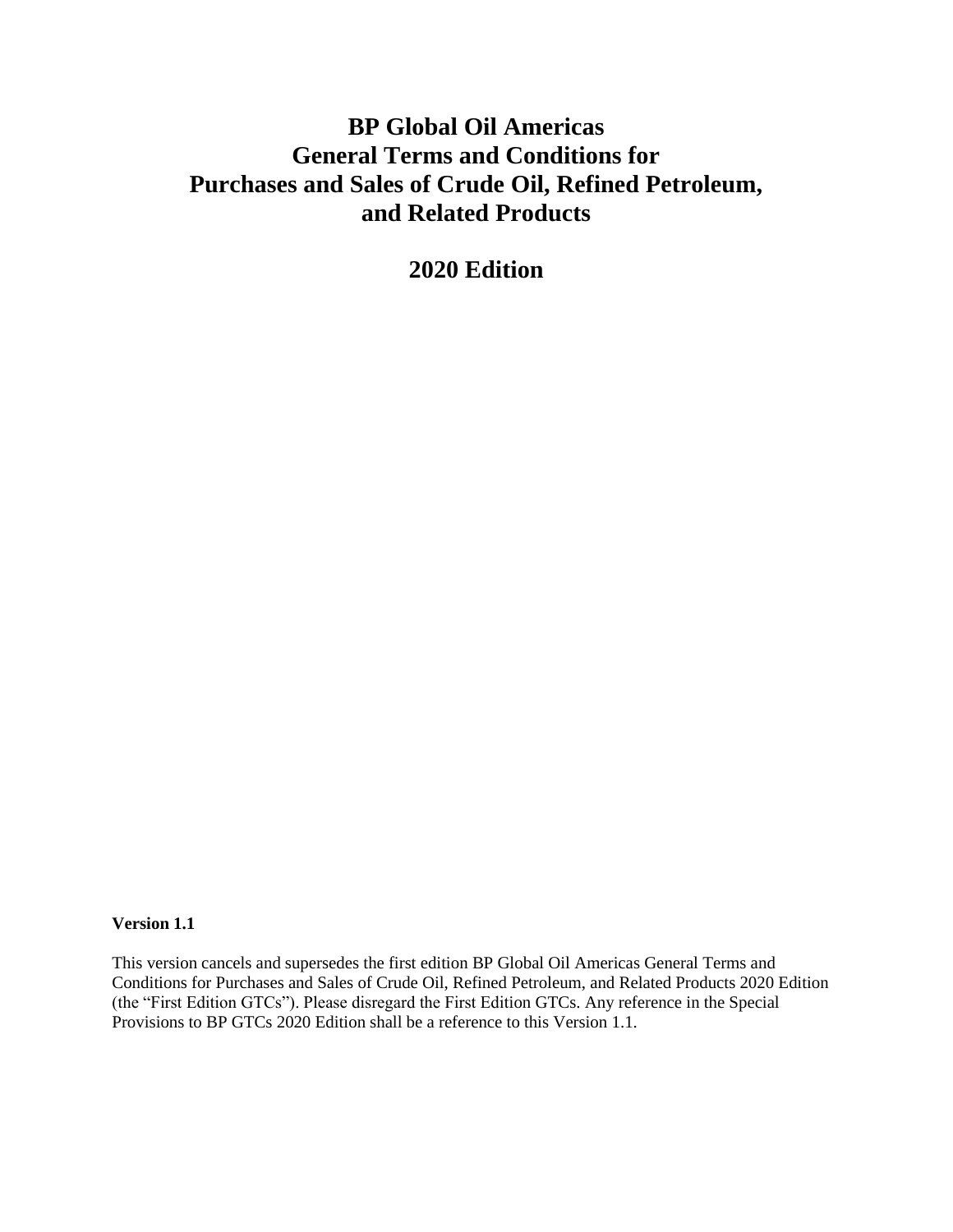## **INDEX**

| Section 1  | $\overline{\phantom{a}}$ | Definitions and Interpretation                    | Page 1  |
|------------|--------------------------|---------------------------------------------------|---------|
| Section 2  | $\blacksquare$           | Representations and Warranties                    | Page 4  |
| Section 3  | ÷.                       | Quality and Claims In Respect of Quality/Quantity | Page 4  |
| Section 4  | $\overline{\phantom{a}}$ | Destination                                       | Page 5  |
| Section 5  |                          | <b>Taxes</b>                                      | Page 5  |
| Section 6  |                          | Payment                                           | Page 7  |
| Section 7  | $\overline{\phantom{a}}$ | <b>Financial Responsibility</b>                   | Page 11 |
| Section 8  | $\sim$                   | Force Majeure                                     | Page 11 |
| Section 9  |                          | Limitation of Liability and Indemnity             | Page 13 |
| Section 10 |                          | Time Bar                                          | Page 14 |
| Section 11 |                          | Default and Liquidation; Setoff                   | Page 14 |
| Section 12 | $\overline{\phantom{a}}$ | Compliance with Applicable Law                    | Page 16 |
| Section 13 | $\overline{\phantom{a}}$ | <b>General Savings Clause</b>                     | Page 17 |
| Section 14 |                          | Assignment                                        | Page 17 |
| Section 15 | $\sim$                   | <b>Notices</b>                                    | Page 18 |
| Section 16 | $\overline{\phantom{a}}$ | Severability, Rules and Regulations               | Page 18 |
| Section 17 | $\overline{\phantom{a}}$ | Survivability                                     | Page 18 |
| Section 18 | $\overline{\phantom{a}}$ | Consents                                          | Page 19 |
| Section 19 | $\overline{\phantom{a}}$ | Conflicts and Interpretation                      | Page 19 |
| Section 20 |                          | Amendment                                         | Page 19 |
| Section 21 |                          | Waiver                                            | Page 19 |
| Section 22 |                          | <b>Telephone Recordings</b>                       | Page 19 |
| Section 23 | $\overline{\phantom{a}}$ | <b>Entire Agreement</b>                           | Page 19 |
| Section 24 | $\sim$                   | Trademarks                                        | Page 19 |
| Section 25 | $\sim$                   | Counterparts                                      | Page 19 |
| Section 26 | $\overline{\phantom{a}}$ | Governing Law                                     | Page 19 |
| Section 27 |                          | Arbitration                                       | Page 20 |
| Section 28 | $\overline{\phantom{a}}$ | Sovereign Immunity                                | Page 20 |
| Section 29 | $\overline{\phantom{a}}$ | <b>Business and Human Rights</b>                  | Page 20 |
| Appendix A |                          | <b>Supplement for Electronic Documents</b>        | Page 21 |
| Appendix B |                          | Documentary Letter of Credit                      | Page 23 |
| Appendix C | $\overline{\phantom{a}}$ | Standby Letter of Credit                          | Page 26 |
| Appendix D | $\sim$                   | <b>Parent Company Guaranty</b>                    | Page 28 |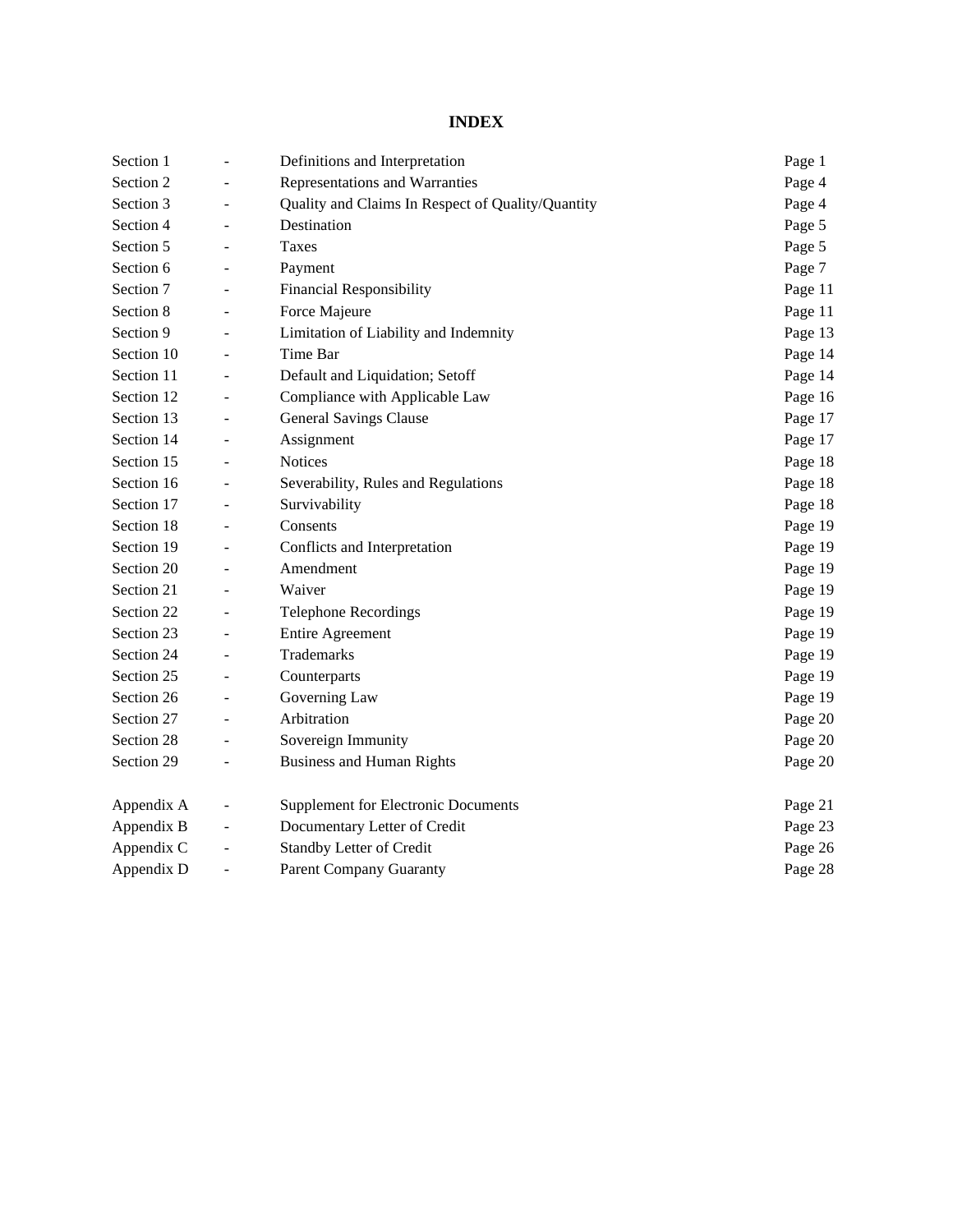## **BP Global Oil Americas General Terms and Conditions for Purchases and Sales of Crude Oil, Refined Petroleum, and Related Products (2020 Edition)**

#### **Section 1. Definitions and Interpretation**

1.1 In addition to terms defined elsewhere in the Agreement, the following terms shall have the meanings specified below when capitalized throughout the Agreement:

**"Affiliate"** means, with respect to any entity, any other entity that, directly or indirectly controls, or is controlled by, or is under common control with, such entity. For this purpose, **"control"** means the power, directly or indirectly, to cause the direction of the management and/or policies of an entity, whether through the ownership of voting securities, by contract, or otherwise.

**"Agreement"** means the Special Provisions, any applicable Appendices, and these GTCs.

**"Applicable Law"** means any international, federal, state, regional, provincial or local law, statute, regulation, code, ordinance, license, permit, compliance requirement, decision, order, writ, injunction, directive, judgment, policy, decree, including any judicial or administrative interpretations thereof, and/or coast guard, port authority or Terminal regulation, in each case applicable to either Party or either Party's performance under any transaction, and any amendments or modifications to the foregoing.

**"Approved Industry Practice"** means the measurement, sampling and analysis activities and methods of a standard no less than those published by the American Petroleum Institute ("**API**") in the Manual of Petroleum Measurement Standards ("**MPMS**") or as published by ASTM International, formerly known as the American Society for Testing and Materials ("**ASTM**"), in each case in effect at the time of the relevant measurement, sampling, or analysis.

**"Business Day"** means a day other than a Saturday or Sunday when federal banks are open for business in New York, New York.

**"CFR"**, **"CIF"**, **"DAP"**, **"DDP"**, **"FCA"**, and **"DPU"** shall each have the meaning given to it in Incoterms® 2020, except as modified by the Agreement.

**"DAT"** shall have the meaning given to it in Incoterms® 2010, except as modified by the Agreement.

**"Delivery Period"** means the period set out in the Special Provisions during which the Seller shall make the Goods available to the Buyer.

**"DES"** shall have the meaning given to it in Incoterms® 2000, except as modified the Agreement.

**"Environmental Attributes"** means any quality or characteristics of the Goods, the environmental impact associated with the source materials, production, transportation and/or use of the Goods, or the capture or recycling or reuse of any emissions, byproducts, waste or residues therefrom, that: (i) is eligible, alone or in combination with other items to generate any emissions, renewable energy credits, benefits, offsets and allowances, emission reduction credits or words of similar import or regulatory effect in accordance with any emissions trading, voluntary, compliance, or other similar programs established by any governmental or non-governmental entities, or (ii) is subject to compliance obligations under law or regulations established by any Governmental Authority.

**"Ex Tank"**, **"Into Tank"** and **"In Situ"** shall have the meaning given to it in BP Global Oil Americas Pipeline and Tank Provisions (2020 Edition).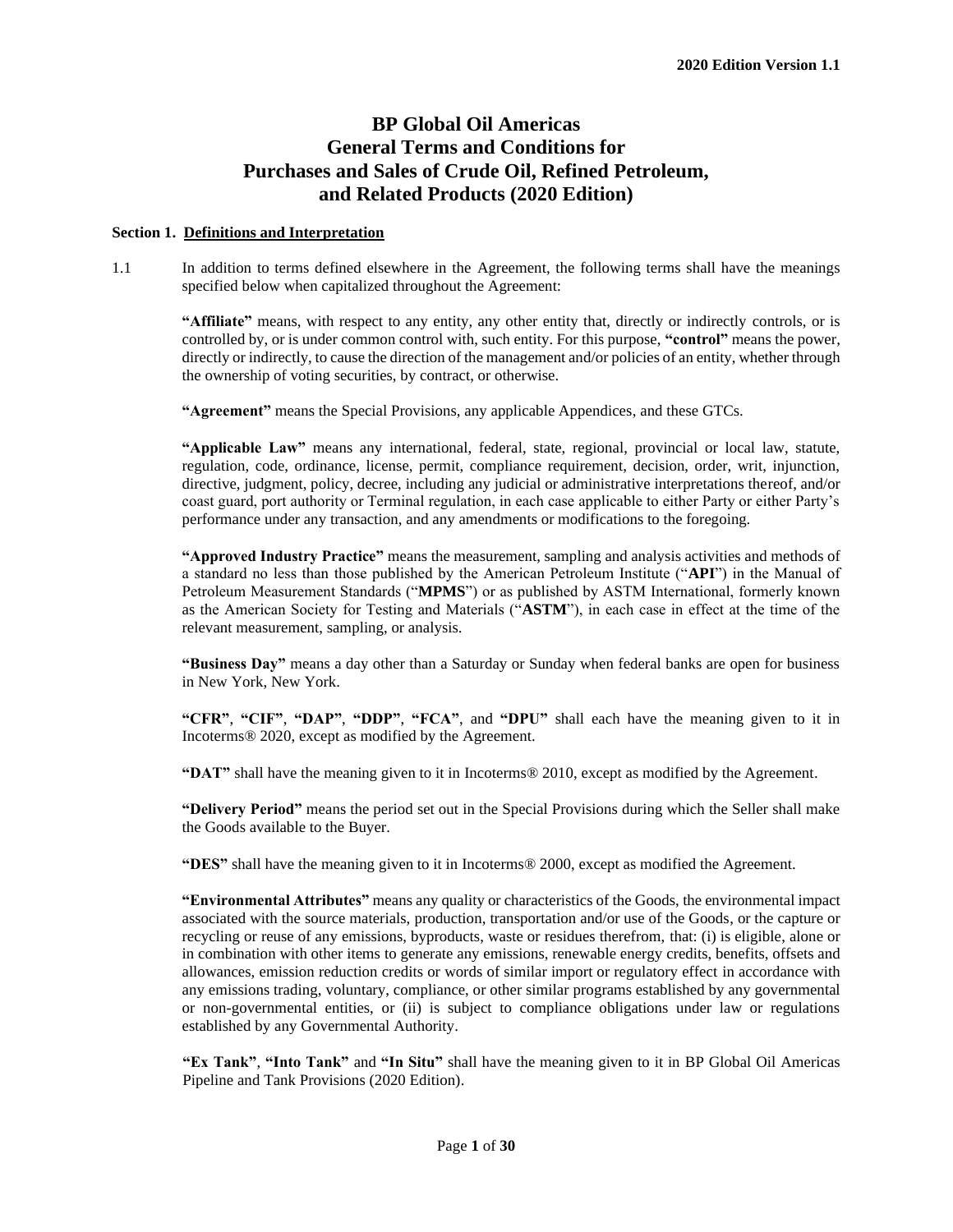**"FOB"** shall: (i) for Goods transported by Vessel, have the meaning given to it in Incoterms® 2020, except as modified by BP Global Oil Americas Marine Provisions (2020 Edition); and (ii) for Goods transported by pipeline, rail, or truck, have the meaning given to it in Article 2 of the Uniform Commercial Code, except as modified by these GTCs.

**"Force Majeure Event"** shall have the meaning given to it in Section 8 of these GTCs.

**"Goods"** means those goods, whether crude oil, refinery feedstock, refined petroleum products, ethanol, RINs, or otherwise that are the subject of a transaction to which these GTCs are made applicable, as more fully set out in the relevant Special Provisions.

**"Governmental Authority"** means any foreign or U.S. federal, state, regional, local or municipal governmental body, agency, instrumentality, authority or entity established or controlled by a government or subdivision thereof, including any legislative, administrative or judicial body, or any person acting on behalf thereof.

**"GTCs"** means these BP Global Oil Americas General Terms and Conditions for Purchases and Sales of Crude Oil, Refined Petroleum, and Related Products (2020 Edition).

**"Indirect Taxes"** includes, but is not limited to, federal, state or local excise taxes, sales and use taxes, ad valorem taxes, motor fuel taxes, gross receipts taxes, franchise taxes, environmental taxes and also includes types of indirect taxes assessed in any foreign country.

**"Inland Barge"** means any combination of boats and barges with the ability to function as a flotilla or as single units which are certified to operate only within the U.S. inland waterways.

**"Inspector's Report"** means any licensed inspector's report, certificate of quantity and quality, or other equivalent document with respect to the Goods issued by an inspector in accordance with Approved Industry Practice.

**"Laydays"** shall have the meaning given to it in the BP Global Oil Americas Marine Provisions (2020 Edition).

**"Measurement"** means the measurement of the quantities of the Goods and the taking of and analysis of samples for the purposes of determining the compliance of the Goods with the quality and quantity provisions of the Special Provisions.

**"MSDS"** means a material safety data sheet, as defined under Applicable Law.

**"NOR"** meansthe notice of readiness submitted by the Vessel's master or its agent when the Vessel arrives at the Terminal, confirming that: (i) the Vessel has arrived at the Terminal, (ii) has completed all formalities, including any required coastguard inspections; and (iii) is in all ways ready, legally and operationally, to proceed to the berth and commence cargo operations. The Vessel will be considered to have arrived at the Terminal when it is at the customary berth, anchorage or fleeting area. If these conditions are not met, the NOR shall be considered invalid and the Vessel must re-tender NOR when the conditions for validity are met.

**"Ocean-Going Barge"** means an ocean-going barge that is a nonself-propelled vessel of at least 100 gross tons making voyages beyond the Boundary Line (as defined in 46 CFR Part 7).

**"Party"** means either the Seller or the Buyer to the Agreement and, collectively, the Seller and the Buyer shall be referred to as the "**Parties**".

**"Payment Date"** means the date payment under this Agreement is due.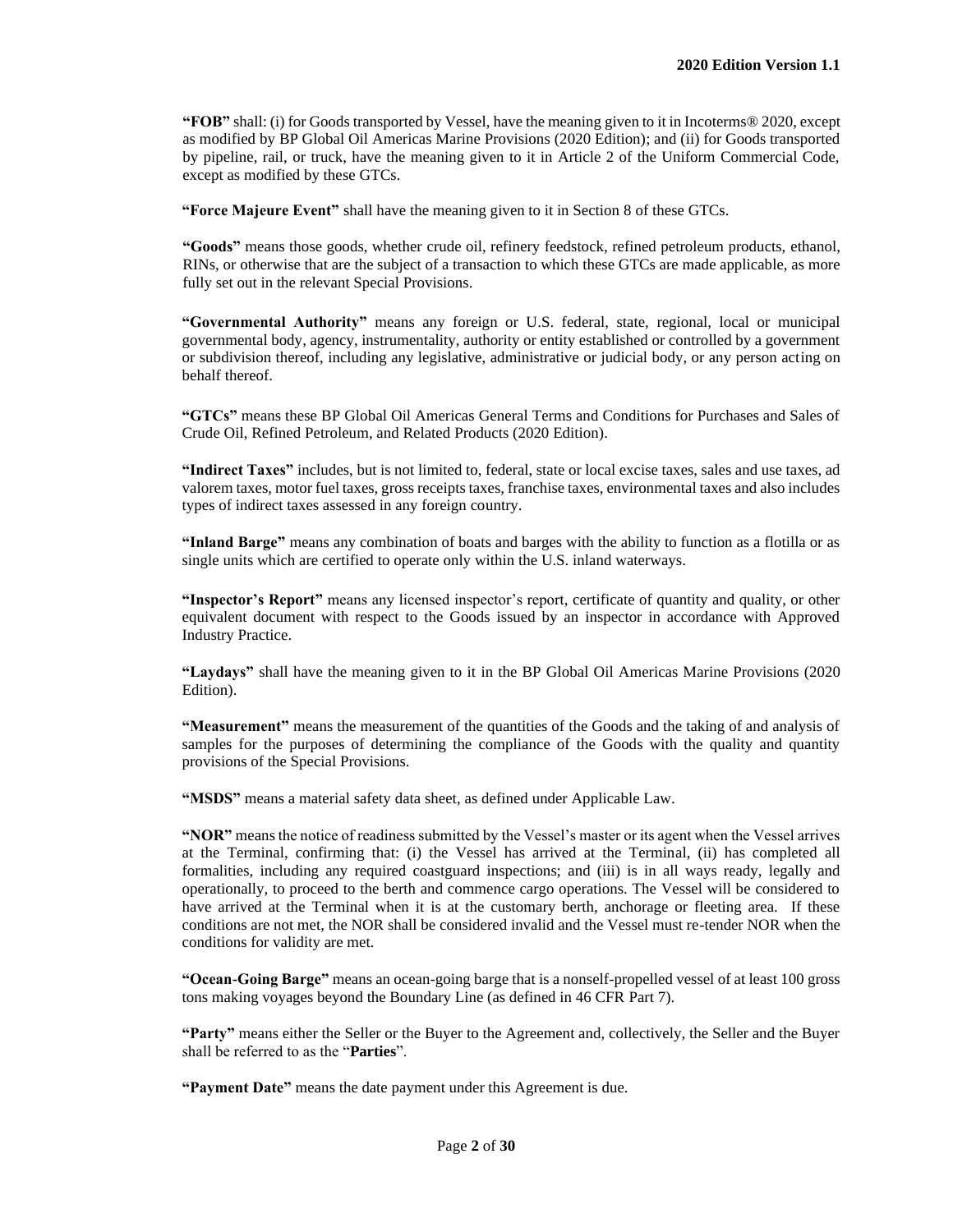**"Public Official"** shall include (i) any minister, civil servant, director, officer or employee or other official of any government or any department, agency or body, and/or of any government-owned or controlled company, any company or enterprise in which a government owns an interest of more than thirty percent, and/or of any public international organization; (ii) any person acting in any official, legislative, administrative or judicial capacity for or on behalf of any government department, agency, body, or public international organization, including without limitation any judges or other court officials, military personnel and customs, police, national security or other law enforcement personnel; and (iii) any close family member of any of the foregoing.

**"Qualified Institution"** means either: (i) a commercial bank or trust company organized under the laws of the U.S. or a political subdivision thereof, that has: (1) at least an A- Long Term Rating Issued by Standard & Poor's Ratings Group and an A3 Deposit Rating issued by Moody's Investor Services, Inc.; (2) total equity of at least ten billion US Dollars (\$10,000,000,000); and (3) not exceeded any of Secured Party's internal credit limits in place at the time of the establishment of the letter of credit; or (ii) a first class international bank reasonably acceptable to the Secured Party.

**"Receiving Party"** means the customers, carriers, or other designees of the Buyer which receive the Goods delivered by the Seller to the Buyer under this Agreement.

**"Restricted Jurisdiction"** means any country, state, territory or region against which there are sanctions imposed by the United States, United Kingdom, United Nations or any other sanctions specified in the Special Provisions which prohibit, restrict, or condition the shipment through or thereto of the Goods.

**"Setoff"** as used herein means setoff, offset, combination of accounts, right of retention or withholding, or any similar right or requirement to which the Liquidating Party is entitled or subject to (whether arising under this Agreement, another contract, Applicable Law or otherwise) that is exercised by, or imposed on, the Liquidating Party.

**"Special Provisions"** means the commercial terms and/or any other terms and conditions of the Parties' agreement.

**"Tanker"** means any self-propelled tanker which is certified for ocean service.

**"Terminal"** means any refinery or terminal facility, single point mooring, single buoy mooring, or Vessel delivering Goods to or receiving Goods from a Vessel.

**"Trading Hub"** means a point at which there is a regular market for the purchase and sale of goods of the same kind as the Goods, with multiple buyers and sellers, including: (a) major common carrier pipelines; and (b) public Terminals with water or common carrier pipeline access.

**"USMCA"** means the U.S.-Mexico-Canada Agreement, which is the trade agreement entered into between Canada, Mexico and the United States of America, as may be amended from time to time and shall include any successor trade agreement executed between such countries.

**"Vessel"** means Tankers, Inland Barges and Ocean-Going Barges.

**"Worldscale"** means the international freight index applying to the carriage of oil and oil products in bulk by tanker as promulgated by Worldscale Association (London) Limited and Worldscale Association (NYC) Inc. or any successor thereto, in effect as of the date of the Agreement.

1.2 In construing this Agreement, and except where the context otherwise requires, the following principles shall be followed:

1.2.1 words denoting the singular include the plural and vice versa; words denoting any gender include all genders; and words denoting persons include firms and corporations and vice versa; and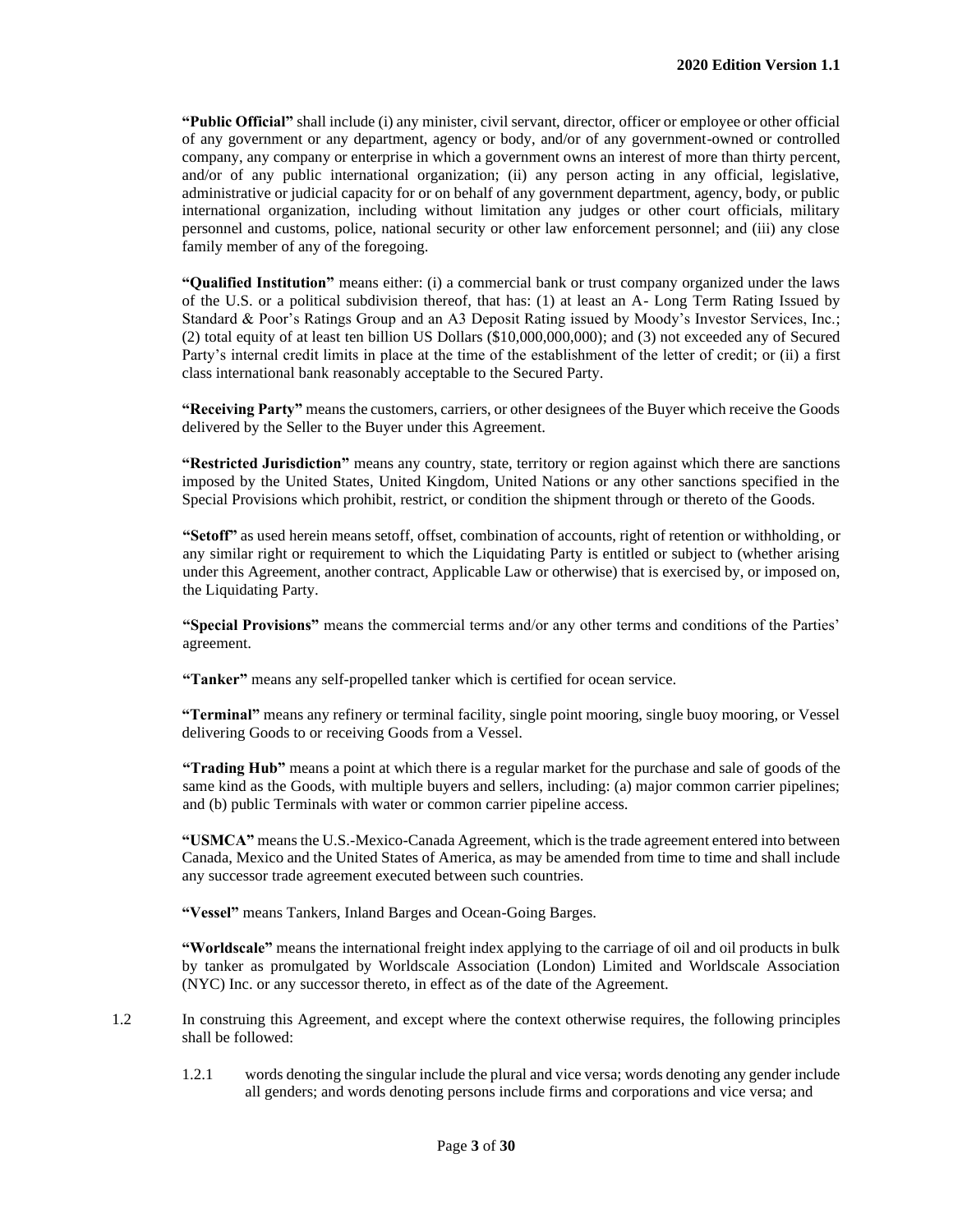- 1.2.2 the words "include" and "including" shall mean "include" or "including without limiting the generality thereof", and are used in an illustrative sense and not a limiting sense; and
- 1.2.3 reference to a Section shall mean a section of these GTCs, and reference to a particular Applicable Law, form, or contract, shall be construed to refer to such Applicable Law, form, or contract as the same shall be amended, supplemented, restated, or superseded.

#### **Section 2. Representations and Warranties**

- 2.1 At the time specified for title in the Goods to transfer to the Buyer, the Seller hereby represents and warrants that the Buyer receives marketable title in the Goods, free and clear of any liens or encumbrances, and that the Seller has full right and authority to transfer such title and effect delivery of such Goods to the Buyer.
- 2.2 Each Party represents and warrants to the other that unless otherwise stipulated in the Special Provisions, each Party is acting under this Agreement as a principal and not as an agent.

#### **Section 3. Quality and Claims In Respect of Quality/Quantity**

- 3.1 Quality:
	- 3.1.1 The sole quality specifications for the Goods shall be those contained in the Special Provisions (but modified in the case of a transaction governed by BP Global Oil Americas Pipeline and Tank Provisions, to the extent necessary to meet any minimum or maximum specification of the relevant pipeline to allow for the contemplated delivery), provided that where there are no quality provisions in the Special Provisions, the quality of the Goods shall, in the case of:
		- (a) crude oil delivered by or to a Vessel, meet the usual production grades at the time of sale;
			- or
		- (b) Goods other than crude oil, meet the latest industry specifications,

*provided however,* that in no circumstance shall the Goods contain any deleterious substances or concentrations of any contaminants that may make the Goods either commercially unacceptable in general industry application or, where relevant, render it a lower grade.

- 3.1.2 EXCEPT AS MAY BE EXPRESSLY PROVIDED ELSEWHERE IN THE AGREEMENT, THERE ARE NO REPRESENTATIONS, GUARANTEES OR WARRANTIES, EXPRESS OR IMPLIED, OF MERCHANTABILITY, FITNESS, OR SUITABILITY OF THE GOODS FOR ANY PARTICULAR PURPOSE, OR OTHERWISE, WHICH EXTEND BEYOND THE FOREGOING.
- 3.2 Claims In Respect of Quality/Quantity:
	- 3.2.1 Except as set forth in Section 3.2.3, any complaint of deficiency of quantity or non-conformity of nonenvironmental quality of the Goods (subject to BP Global Oil Americas Marine Provisions (2020 Edition) Section 2.3) under or relating to the Agreement, must be delivered in writing: (a) by the complaining Party to the other Party within ninety (90) days of the date of title transfer; and (b) must be accompanied by supporting documentation and reasonable details of the facts on which the claim is based. Any claim submitted that does not satisfy the requirements specified in the preceding sentence shall be deemed waived.
	- 3.2.2 For waterborne Goods, no claim shall be admitted in respect of any deficiency of quantity where the difference between the loaded and discharged quantity is 0.3 (zero point three) percent of the loaded quantity or less.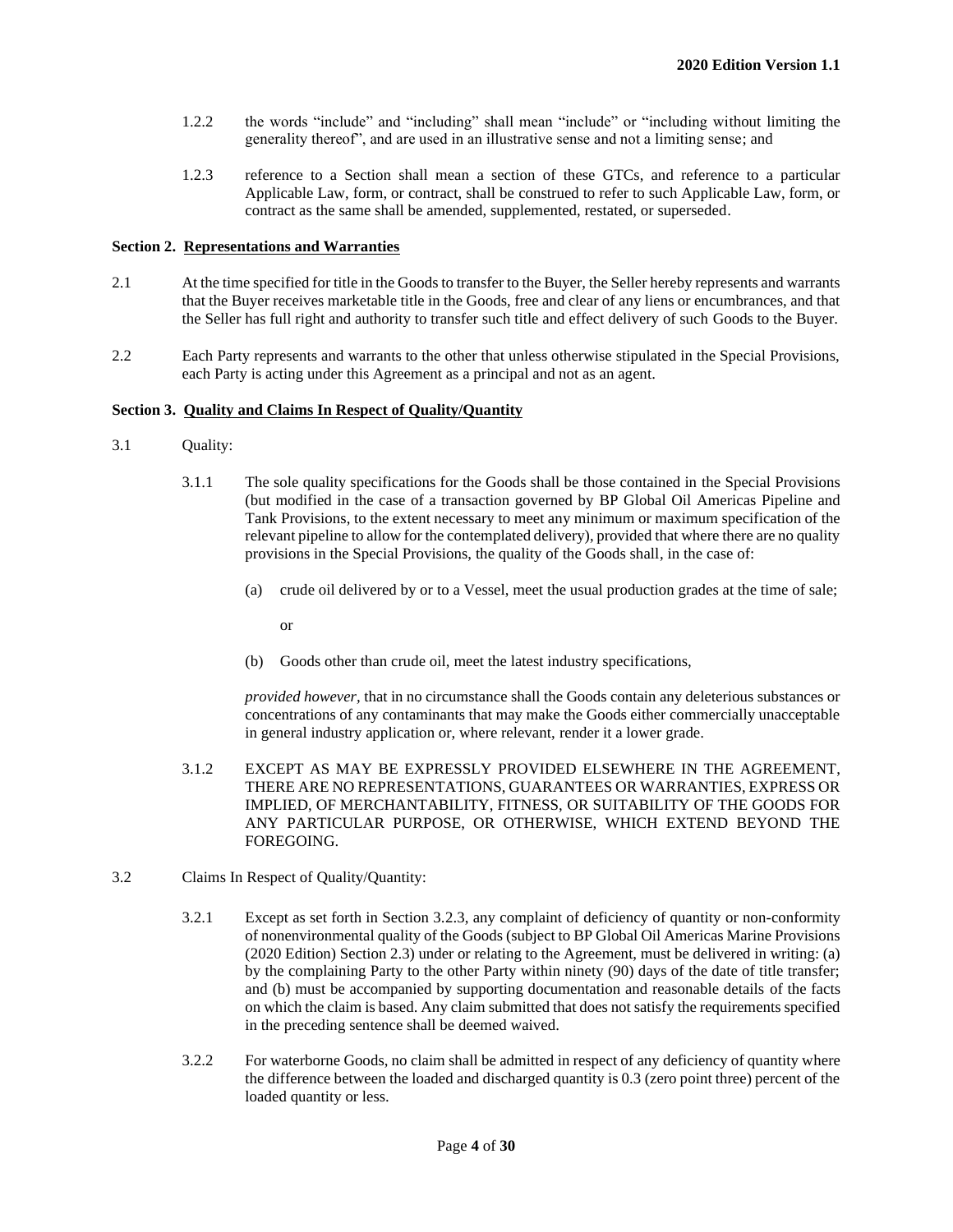3.2.3 For the avoidance of doubt, the time period in which to submit a claim as set forth in Section 3.2.1 shall not apply to any claims of deficiency, errors or omissions, whether or not intentional, with respect to the Environmental Attributes of the Goods, if any, and any certificates, mandatory or voluntary reporting to any Governmental Authority, documentation, evidence, path tracing or other documentation used to establish or create them. The requirement to provide supporting documentation in support of a claim shall not require the complaining Party to supply documents which the Party against which the claim is made was supposed to have created or provided.

#### **Section 4. Destination**

- 4.1 It is a condition of the Agreement that the Goods shall not be imported (by the Buyer or others), directly or indirectly and irrespective of means, to any destination which is at the time of such import prohibited under Applicable Law. The Buyer shall keep itself informed as to such Applicable Law.
- 4.2 The Buyer acknowledges that, as of each trade date and any subsequent delivery date, it is informed of all such Applicable Laws.
- 4.3 The Buyer undertakes that the Goods deliverable hereunder shall not:
	- 4.3.1 be exported to any Restricted Jurisdiction;
	- 4.3.2 be sold or supplied to any natural or legal person in any Restricted Jurisdiction; or
	- 4.3.3 be sold or supplied to any natural or legal person for the purposes of any commercial activity carried out in or from any such Restricted Jurisdiction.
- 4.4 For waterborne Goods, to enable the Seller to comply with Applicable Law, the Buyer, on request from the Seller, shall provide the Seller with the legally necessary documentation so required by the Seller. Such documentation shall be provided within thirty (30) days of the date of request or within such lesser period as required by Applicable Law. The obligations of the Buyer to comply with such requirement shall not be affected by any sale or disposal of the Goods in question by the Buyer.
- 4.5 In the event of any failure to comply with such undertakings, or if the Seller has reasonable grounds for believing that such undertakings will not be complied with and will subject the Seller to regulatory, customs, governmental or other action as a result, the Seller may (without prejudice to its other rights), upon notice to the Buyer, suspend performance and demand adequate assurance pursuant to its rights under the Uniform Commercial Code, or decline to commence or complete loading.

#### **Section 5. Taxes**

- 5.1 The Buyer's responsibilities:
	- 5.1.1 The Buyer shall be responsible for and indemnify the Seller for:
		- (a) any Indirect Taxes, duties, imposts, fees, charges and dues of every description imposed or levied by any governmental, local or Terminal authority on the Goods supplied hereunder, or on its export, purchase, delivery, transportation, ownership, sale or use, in respect of any time after title and risk in such Goods has passed to the Buyer;
		- (b) the New York Motor Fuel Excise Tax, the Tennessee Fuel tax, or any similar motor fuel and sales/use taxes that have been prepaid by the Seller but are to be passed on to the Buyer in accordance with industry practice; and
		- (c) any Quebec Motor Fuel Tax incurred on Goods delivered into Quebec regardless as to: (i) which Party arranges for the carriage of the Goods; (ii) where title and risk of loss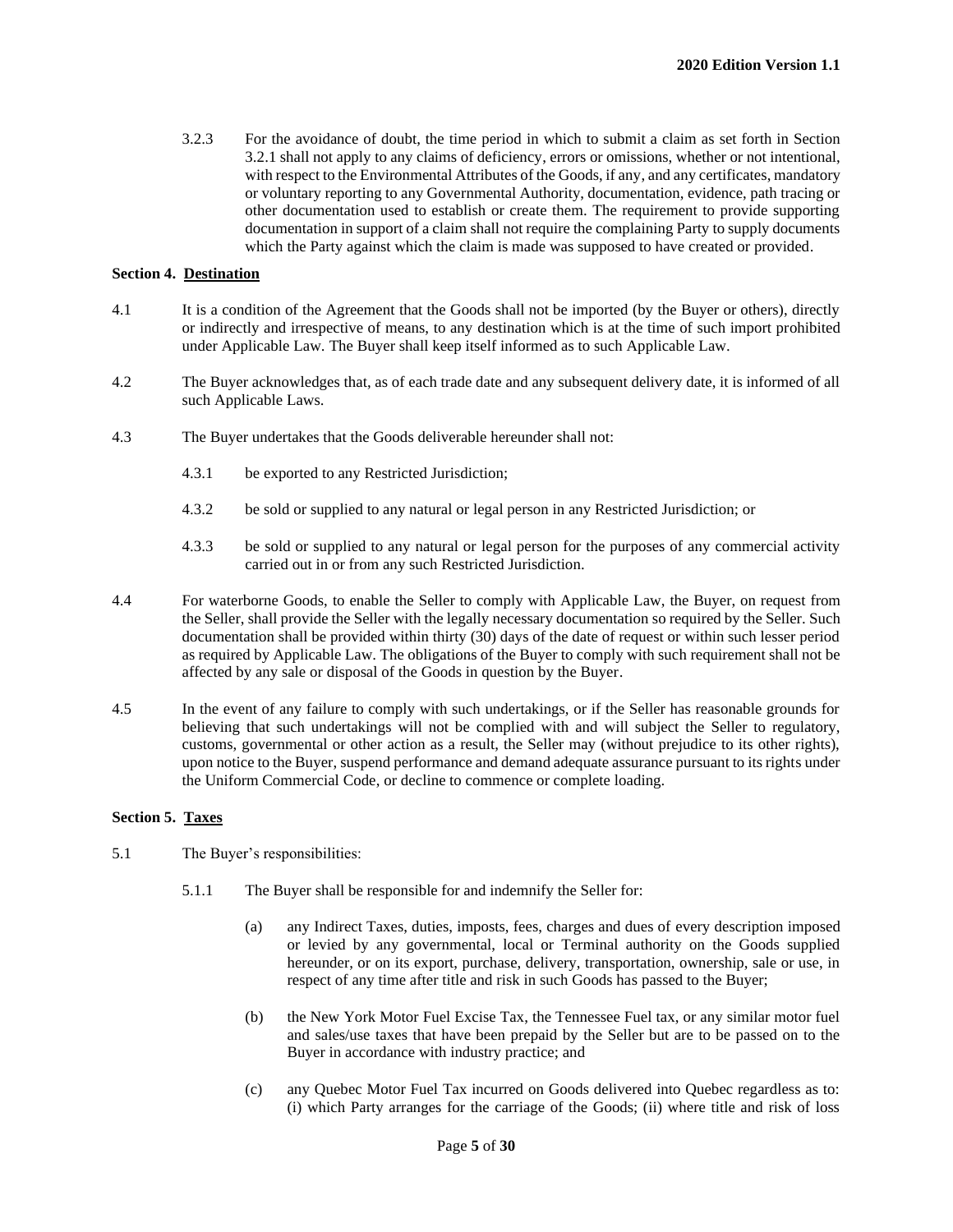passes; or (iii) whether the Seller passes title and risk of loss for such Goods to the Buyer.

- 5.1.2 In respect of any:
	- (a) waterborne FOB transaction, any taxes, dues and imposts of every description incurred in respect of the Vessel at the load Terminal, shall be for the account of the Buyer; and
	- (b) any CIF/CFR transaction, any taxes, dues and imposts of every description incurred in respect of the Vessel at the discharge Terminal (except for any specified in Worldscale as being for the Vessel owner's account), shall be for the account of the Buyer;

and the Seller's right to require reimbursement of these amounts is limited only by the relevant statute of limitations.

- 5.1.3 Where Applicable Law or regulation imposes upon the Seller the obligation to collect any Indirect Taxes, the Buyer shall promptly reimburse the Seller for the amount of such Indirect Taxes, less any applicable allowances, unless the Buyer, in advance, has provided the Seller with documentation of applicable licenses or exemption certificates. The Buyer must reimburse the Seller for any Indirect Taxes that the Seller must pay due to subsequent discovery of taxability or under audit by any taxing authority, including any interest, penalties and costs in respect thereto. The Seller's right to require reimbursement of Indirect Taxes is limited only by the relevant statute of limitations.
- 5.2 The Seller's responsibilities:
	- 5.2.1 Subject always to Section 5.1, the Seller shall be responsible for and indemnify the Buyer for:
		- (a) any Indirect Taxes, duties, imposts, fees, charges and dues of every description imposed or levied by any governmental, local or Terminal authority on the Goods supplied hereunder, in respect of any time prior to title and risk in such Goods passing to the Buyer; and
		- (b) any income, franchise or other type of direct tax that may inure to the Seller as a result of this transaction including the "Business and Occupation Tax" levied by the State of Washington or any political subdivision of the State of Washington.
	- 5.2.2 In respect of any deliveries by Vessel, any taxes, dues and imposts of every description incurred in respect of the Vessel at the discharge Terminal shall be for the Seller's account and the Buyer's right to require reimbursement of these amounts is limited only by the relevant statute of limitations.
- 5.3 If gasoline, diesel, or kerosene (including aviation fuel) is sold or purchased hereunder, each Party represents that it is appropriately registered with the Internal Revenue Service for the purpose of the federal manufacturers excise tax. Each Party also represents that it holds the applicable state tax registrations to purchase, use, resale, transport or handle the Goods.
- 5.4 Upon the Seller's request or upon any change in registration or exemption status in any taxing jurisdiction where the Buyer conducts business, the Buyer shall deliver to the Seller the appropriate state registration number, the Buyer's federal employer identification number and/or amended exemption certificates. The Buyer shall deliver such notifications to the Seller within thirty (30) days of such request or change in registration or exemption status or the Seller will invoice the Buyer for applicable taxes and the Buyer shall be responsible for and indemnify the Seller for any costs, penalties or additional taxes that result from the Buyer's failure to comply with its obligations pursuant to this Section 5.4.
- 5.5 When one Party makes payments to be reimbursed by the other Party, the paying Party shall use its best efforts to verify the correctness of the charges and to pay only the minimum amount due. There shall be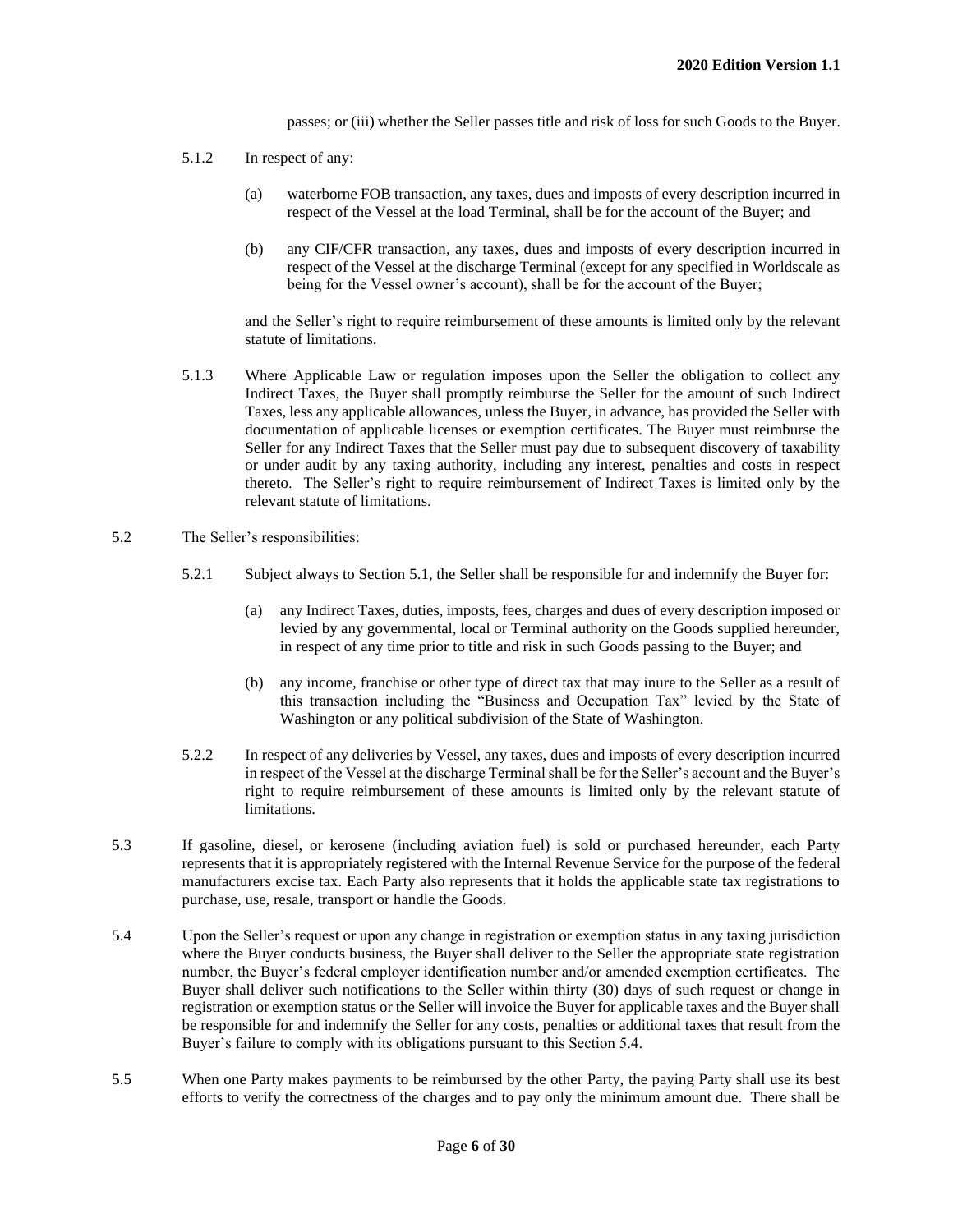no reimbursement for penalties or interest incurred as the result of the paying Party's negligence. If applicable, federal oil spill tax may be billed as a separate line item on the invoice.

- 5.6 Save as otherwise specifically set out in the Special Provisions or for any sales DDP, the Seller shall in no instance be the importer of record but shall be responsible for ensuring that the Buyer is provided with all necessary documentation required to comply with customs and excise entry procedures at the discharge Terminal and all duties and taxes that arise in respect of such customs and excise entry shall be for the Buyer's account.
- 5.7 For all transactions of Goods at either the Mexican/USA or Canadian/USA borders (as the case may be), unless otherwise stipulated in the Special Provisions, the Goods are deemed not eligible for USMCA preferential tariff treatment, except where the Seller (a) has provided, prior to or at the time the trade is entered into, appropriate documentation necessary to substantiate that such Goods are eligible for USMCA preferential tariff treatment, or (b) warrants that such Goods qualify as "2710: Petroleum oils and oils obtained from bituminous minerals, other than crude" under the US Harmonized Tariff Schedule.

Where the Special Provisions stipulate that the Goods qualified for USMCA preferential tariff treatment and the Goods are subsequently found to be ineligible for USMCA preferential tariff treatment, the Seller shall reimburse the Buyer for any customs duties, taxes, fees, interest and penalties incurred by the Buyer as a result of such Goods being found to be ineligible for USMCA preferential tariff treatment provided that:

- 5.7.1 the Buyer provided timely notice to the Seller that the relevant customs authority **("Customs")** was challenging the Buyer's claim for USMCA preferential tariff treatment so that the Seller could respond to Customs' challenge adequately and in a timely fashion;
- 5.7.2 whether at the Seller's request or otherwise, the Buyer filed an adequate and timely response to Customs' challenge;
- 5.7.3 the Buyer permitted the Seller to assume control and direction of a part or all, as determined by the Seller, of the handling and response to Customs' challenge including audit enquiries, appeals, litigation and any other proceedings in connection therewith and provided all reasonable cooperation requested by the Seller of the Buyer; and
- 5.7.4 the Buyer made no act or omission to prejudice or otherwise adversely affect the eligibility of the Goods, or the claim, for USMCA preferential tariff treatment.

#### **Section 6. Payment**

- 6.1 Payment for the Goods shall be made against presentation to the Buyer of the Seller's Invoice. Except as expressly provided elsewhere in the Agreement, payment shall be made by the Buyer to the Seller without any discount, deduction, withholding, offset or counterclaim by wire transfer of same day funds on or before the Payment Date. Where any Applicable Law requires a deduction or withholding in respect of tax to be made, the Buyer shall inform the Seller of that requirement and shall pay such additional amount to the Seller as will ensure that the net amount received by the Seller is equal to the full amount that the Seller would have received had the deduction or withholding not been required.
- 6.2 Payment Documents:
	- 6.2.1 Payment for the Goods shall be made against presentation to the Buyer of the invoice referred to in Section 6.3 and, subject to Section 6.2.2 below:
		- (a) For all pipeline deliveries, a copy of the pipeline ticket containing the information identifying the transaction, the net volume transferred and the quality of the Goods, as issued by the relevant Terminal or pipeline operating company.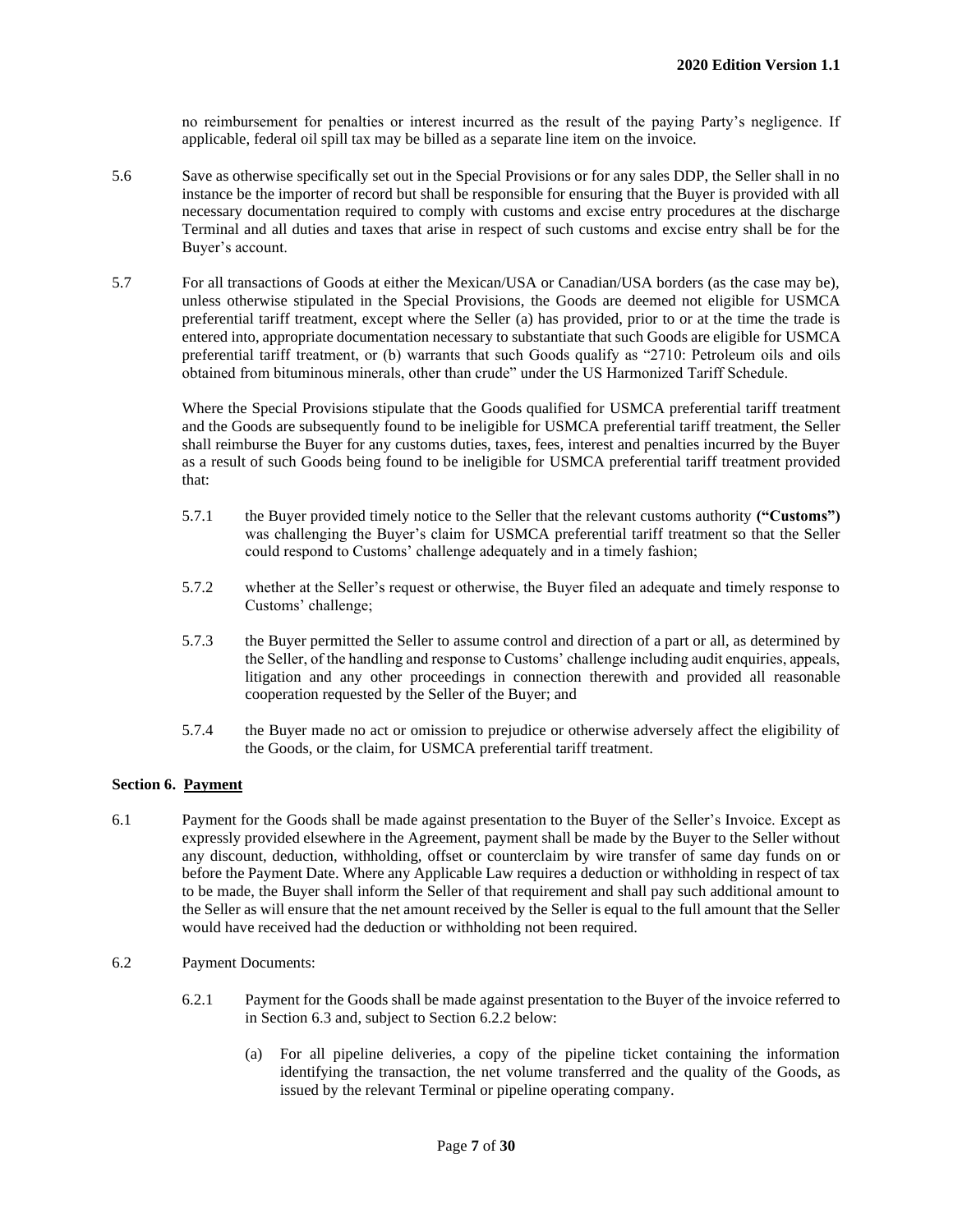- (b) For DAP, DPU, DAT, FOB and FCA truck or rail deliveries, bill of lading, weight ticket/meter ticket or a copy of the monthly statement issued by ExTex (or any successor or substitute company), or other equivalent documents as applicable detailing the amounts due on the Goods.
- (c) For Ex Tank, Into Tank, In Situ deliveries, a copy of the certificate of quantity and quality (or equivalent documents) for the Goods issued at the relevant Terminal/pipeline facility.
- (d) For all marine deliveries, pursuant to Section 11 of BP Global Oil Americas Marine Provisions (2020 Edition).
- 6.2.2 Where the Parties have agreed in the Special Provisions that electronic documents shall be used, the provisions of Appendix A shall also apply.
- 6.3 The Seller's Invoice:
	- 6.3.1 The Seller's invoice shall be prepared, unless otherwise agreed, on the basis of:
		- (a) for all deliveries other than those set out in Section 6.3.1(b), the certificate of quantity and, where applicable, quality (or equivalent document in respect of the Goods issued at the load Terminal); or
		- (b) in the case of delivery by Vessel, the Inspector's Report at the discharge Terminal.
	- 6.3.2 Where the applicable pricing mechanism or the availability of discharge quantities does not allow for the preparation of a final invoice prior to the Payment Date, the Seller may issue and the Buyer shall make payment against a provisional invoice. The provisional invoice shall, unless otherwise agreed between the Parties, be based upon:
		- (a) the pricing information available to the Seller at the time it issues such provisional invoice; and
		- (b) the mean of any maximum or minimum quantity specified in the Special Provisions.

Payment of any balance due by either Party to the other shall be made within three (3) Business Days of receipt of the Seller's final invoice which shall be prepared as soon as practicable after all relevant pricing and/or quantity information becomes available to the Seller.

- 6.3.3 Unless otherwise agreed, the Buyer shall remain liable for any other costs, expenses and charges which arise under the terms of the Agreement and the Buyer's payment shall be due for immediate settlement to the Seller pursuant to the terms of this Section 6.
- 6.4 Payment Date:
	- 6.4.1 The Payment Date shall be as stated in the Special Provisions, or, if not stated in the Special Provisions, the Payment Date shall be three (3) Business Days following the Buyer's receipt of the invoice and supporting documents.
	- 6.4.2 Subject to Section 6.4.3, if the Payment Date is based on the date on which a Vessel tenders a valid NOR and such NOR is tendered prior to the commencement of any agreed Laydays established in the Special Provisions, then the official NOR date for pricing and payment purposes shall be the first day of such agreed Laydays. If a Vessel tenders NOR after such agreed Laydays, then the official NOR date for payment purposes shall be the last day of such agreed Laydays.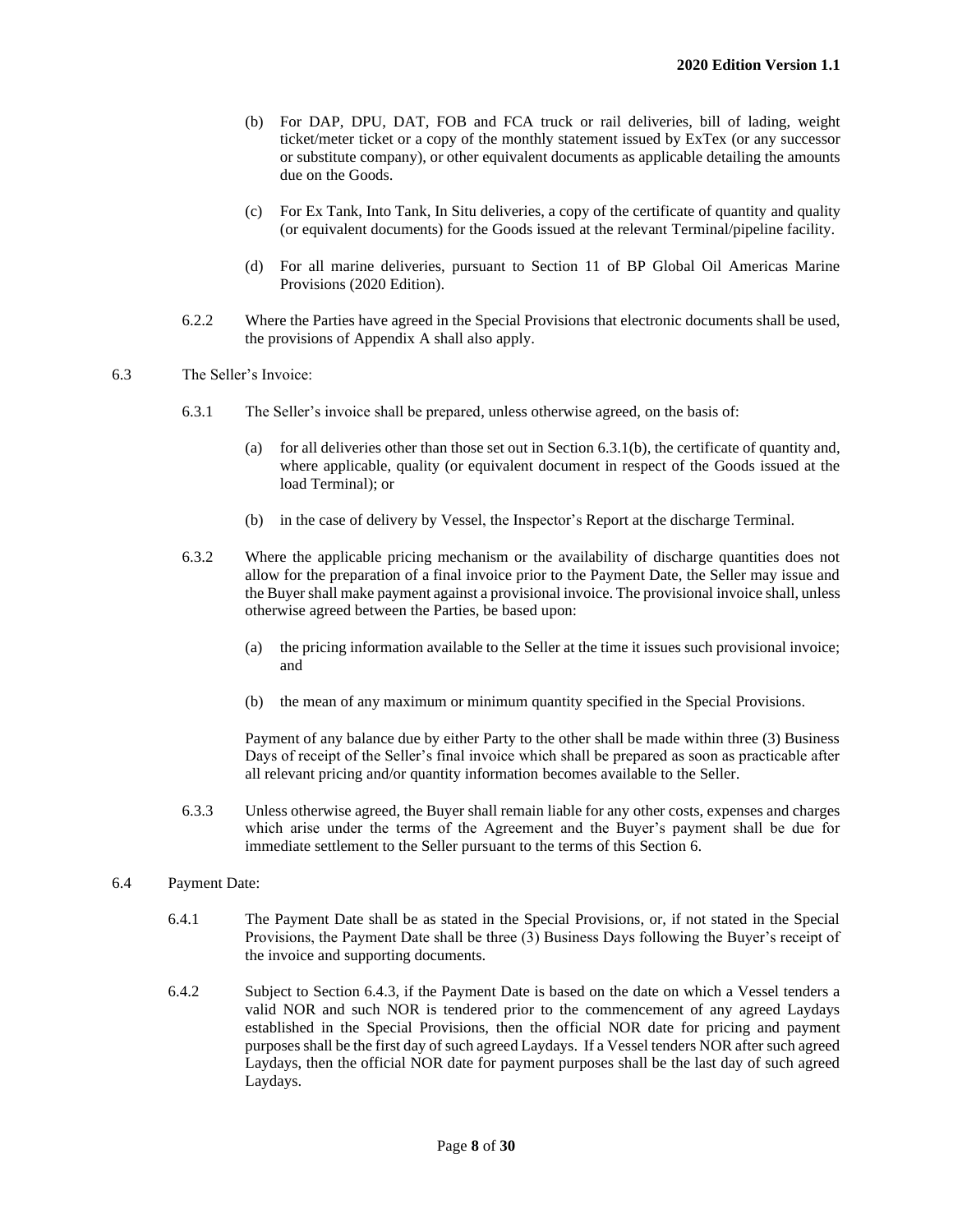- 6.4.3 For CIF/CFR deliveries where the payment due date in the Special Provisions is based either on the date on which a Vessel tenders NOR at the discharge Terminal or on the completion of discharge date, then providing title in the Goods has passed to the Buyer, if the Vessel for any reason either:
	- (a) does not tender NOR at the discharge Terminal; or
	- (b) does not complete discharge;

in both instances, within thirty (30) days after the bill of lading date, then payment shall be due thirty (30) days after the bill of lading date.

- 6.4.4 In the event an entire amount on an invoice is disputed in good faith and cannot be timely verified, confirmed and agreed, such amount shall not be paid under this Agreement until the dispute is resolved. Where a Party disputes only a portion of an amount on an invoice, the undisputed amount shall be paid. By way of example, and not limitation, if the Parties disagree: (a) on the price, the amount due using the lower price shall be paid, or (b) on the volume delivered, the amount due using the lower estimated volume shall be paid, and, in each case, only the remaining amount shall be settled later. The Parties shall make every reasonable effort to achieve mutual agreement on such unresolved amount prior to the applicable Payment Date, and in any case, as soon as reasonably possible.
- 6.5 Payments Due on Weekends or non-Business Days:

If the Payment Date falls on a Saturday or non-Business Day other than a Monday, payment shall be made on the preceding Business Day. If the Payment Date falls on a Sunday or a Monday non-Business Day, payment shall be made on the succeeding Business Day. If this Agreement includes an exchange for related position (**"EFRP"**), payment shall be made on the later of the date indicated above or one (1) Business Day after the posting of the EFRP.

6.6 Interest:

For each day on which a Party owes a past-due balance, such balance shall accrue simple interest (basis three hundred and sixty (360) days per year) at a rate equal to the Prime Rate as listed in the Wall Street Journal on the Payment Date plus two percent (2%). If a Party accepts payment from the other Party after the Payment Date, such action shall not waive the Party's right to receive interest and in no circumstances will be considered as an agreement to provide extended credit. In the event of a disputed amount pursuant to Section 6.4.4, upon a determination that a disputed amount is in fact due and payable, interest shall accrue from the original Payment Date.

The provisions of this Section 6.6 shall not be construed as an indication of any willingness on the part of the Party receiving payment to provide extended credit as a matter of course and shall be without prejudice to any rights and remedies which the Party receiving payment may have under the Agreement or otherwise. Any expenses incurred by the Party receiving payment, including reasonable legal fees, court costs and collection agency fees, caused by delayed or non-payment by the paying Party of the amount due shall be for the account of the paying Party and payable upon demand with supporting documentation.

6.7 Payment Account:

Payment shall be made to the Seller's bank, account name and account number as specified in the Special Provisions or, subject to Section 6.10, as otherwise notified by the Seller in writing.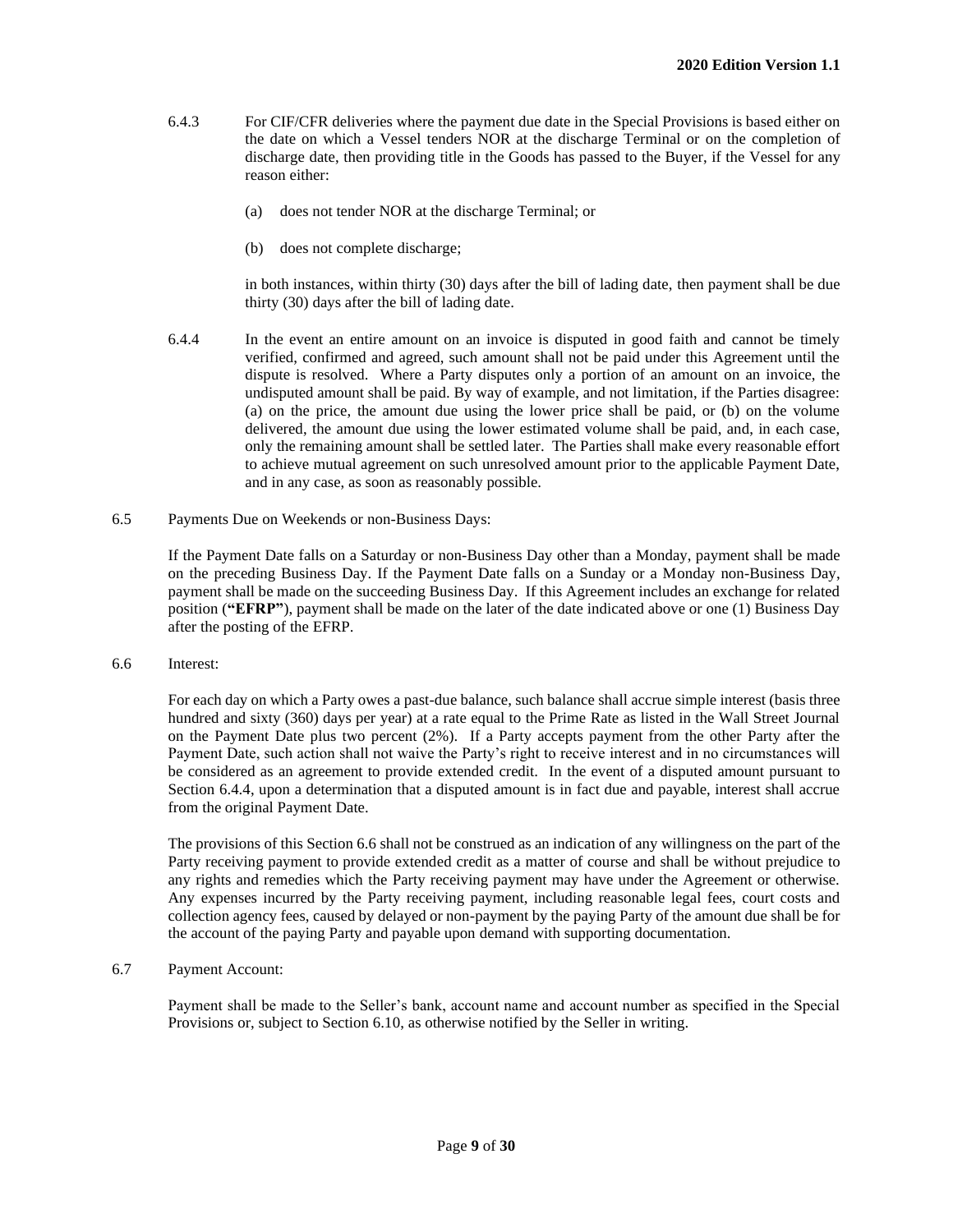#### 6.8 Netting of Invoices:

If the Parties agree prior to the Payment Date, they may net invoices for amounts that are due to each other on the same date. In that case, prior to the due date, the Parties shall confirm, by telephone or otherwise, the invoice amounts and the amount remaining, if any, after net out. Any remaining balance shall be paid by the Party owing such amount to the other Party on the date the gross amounts were due. The gross amounts owed between the Parties will be extinguished upon receipt of the balance due after net out to the Party owed the balance. Notwithstanding the above, payments for any claims including demurrage, quantity, quality or any indemnity shall not be included in such netting of invoices.

#### 6.9 Pricing:

Pricing shall be as specified in the Special Provisions. For pricing days, if not provided for in the Special Provisions, the effective pricing day for weekends and holidays shall be the following: (a) if the pricing day falls on a Saturday, the first preceding day on which the price is published; (b) if the pricing day falls on a Sunday, the first succeeding day on which the price is published; or (c) if the pricing day falls on any day other than a Saturday or Sunday on which there is no price posted, the first succeeding day on which the price is published. If the pricing period is five (5) days or more, the price will be calculated only with reference to the posted days within the relevant period (*i.e.*, for weekly or monthly price periods all non-posting days shall be ignored).

#### 6.10 Change of Banking Information:

If at any time either Party sends notice of changed banking information or an invoice containing banking information different from that currently in the other Party's records, the paying Party may, prior to making any payment then due, require that the other Party provide, from a verified employee of the other Party, email, telephone or fax confirmation of the new banking information as well as the paying Party's usual account opening information. The other Party shall provide such information in a timely manner and payment shall not be due until one (1) Business Day after the paying Party has completed its account opening process (including any "know your customer" verification). The paying Party shall update its records in a timely manner upon receipt of the confirmation so as to avoid unnecessary further requests for confirmation. In the event the paying Party does not obtain such confirmation from a verified employee of the other Party, any payment made by the paying Party shall be at the paying Party's risk.

#### 6.11 Bookouts:

In the course of arranging delivery of Goods in connection with a transaction subject to this Agreement, the Parties, or other market participants, may identify multiple offsetting delivery obligations that require redundant delivery. In such event, the Parties may agree in writing or orally (subject to subsequent written or electronic confirmation), either bilaterally or as part of a multiparty arrangement, to cancel and eliminate some or all of the delivery obligations under such transactions and settle those obligations by physically delivering the net difference, or some portion of the net difference between the quantities of the Goods due between the Parties and/or by making financial payment (in each case, a "Bookout"); provided such Bookout is effectuated through a subsequent, separately negotiated agreement. To the extent the Parties agree to a Bookout, any agreed payment will be due as follows, unless otherwise agreed: (i) with respect to Goods that is a refined petroleum product, on the same day as the effective date of the Bookout, (ii) with respect to Goods delivered that is crude oil, on the 20th day of the month following the month of the effective date of the Bookout or (iii) with respect to Goods that is liquefied petroleum gas or natural gas liquids, within five (5) New York Banking Days following the effective date of the Bookout. At any time prior to the agreed effective date of the Bookout, either Party may elect, at its option and upon notice to the other Party, to break the Bookout and thereby restore all original contract terms, including delivery and payment, all without liability to the other Party.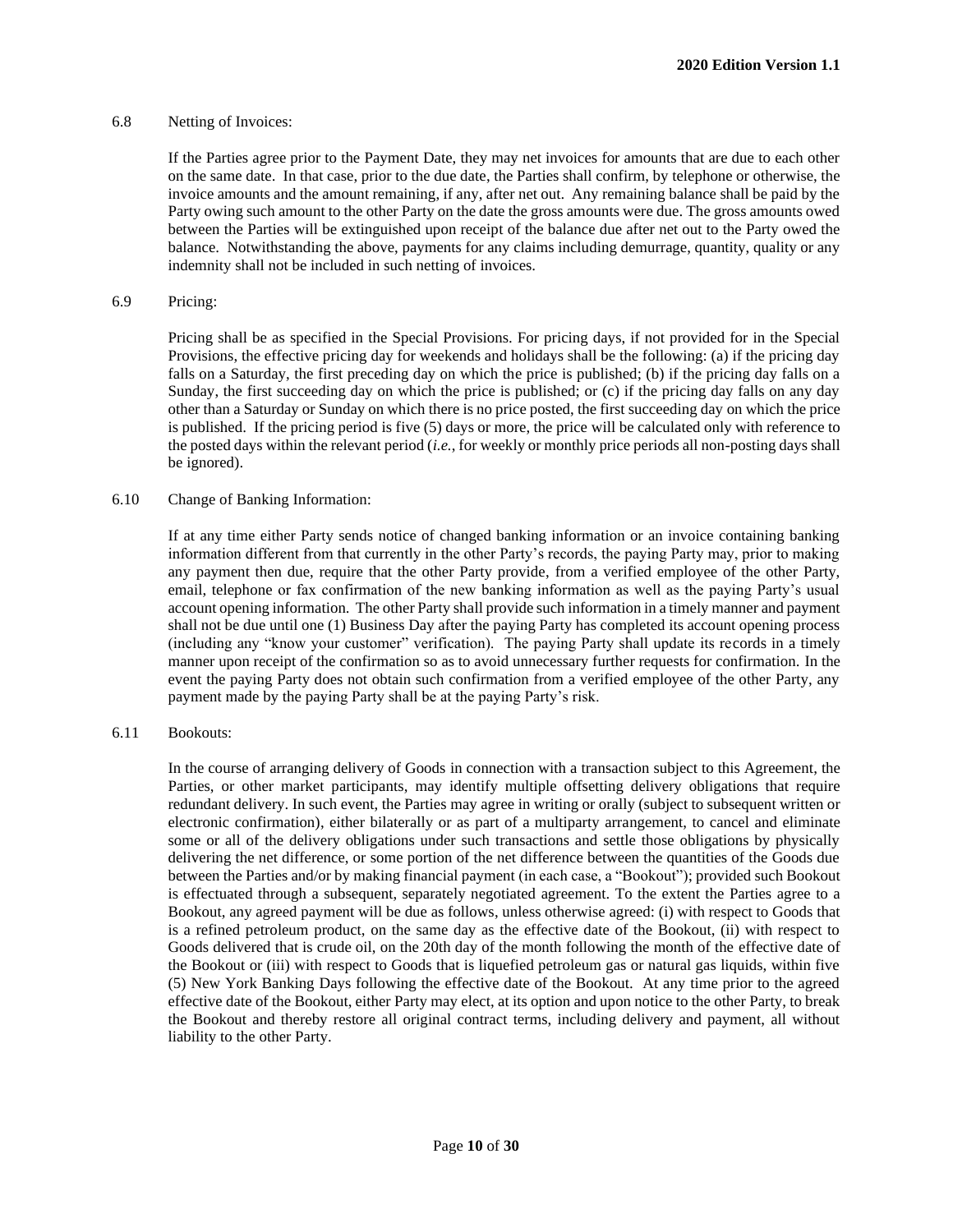#### **Section 7. Financial Responsibility**

If at any time the reliability or financial responsibility of a Party (the **"Posting Party"**) under any transaction governed by this Agreement should, in the reasonable opinion of the other Party (the **"Secured Party"**), be or become impaired or unsatisfactory, the Secured Party shall have the right upon written notice (which shall refer to the transaction) to require the Posting Party to provide financial assurance of the Secured Party's choosing in the form of any of:

- 7.1 prepayment, received by the Secured Party no later than two (2) Business Days after such demand, and in any event prior to commencing the Delivery Period;
- 7.2 establishing, at the Posting Party's cost, by 1300 hours (New York, NY time) on the second Business Day following such request (and in any event prior to commencing the Delivery Period), either an irrevocable standby or a documentary letter of credit, in a form substantially as set out in Appendix B or C (whichever is applicable), and in all respects acceptable to the Secured Party, opened by a Qualified Institution; or
- 7.3 a guaranty in a form substantially as set out in Appendix D, and in all respects acceptable to the Secured Party, and from a parent or Affiliate of the Posting Party acceptable to the Secured Party, received by the Secured Party no later than two (2) Business Days after such demand, and in any event prior to commencing Delivery Period;

in each case, in an amount equal to, or greater than, the Secured Party's good faith estimate of its financial exposure to the Posting Party for transactions subject to this Agreement. The Secured Party may determine its financial exposure in any reasonable manner. Failure by the Posting Party to provide financial assurance, as required, shall be a material breach and shall give the Secured Party the right to terminate the affected transaction. Notwithstanding any agreed Delivery Period, during the period following notice and prior to the establishment of said financial assurance, the Secured Party shall have no obligation to deliver Goods to the Posting Party under any affected transaction or to extend to the Posting Party any credit whatsoever.

If at any time financial assurance previously provided is considered insufficient by the Secured Party, (whether due to a subsequent increase in financial exposure or otherwise), or ceases to meet the requirements of this Section, then the Secured Party may require the posting of additional or substitute financial assurance on the second Business Day after request.

#### **Section 8. Force Majeure**

- 8.1 A Party will not be liable for any failure to perform its obligations under the Agreement to the extent that such performance is rendered impossible or commercially impracticable due to any cause, whether foreseeable or unforeseeable, that is reasonably beyond the control of the Party declaring force majeure, and, which such Party could not have reasonably mitigated or overcome (each such event, a **"Force Majeure Event"**), including, so long as such event meets the aforesaid standards, any of the following events:
	- 8.1.1 compliance with Applicable Law or any guidelines, requests, or the like, of any Governmental Authority or of international organizations of which the United States is a member, including the International Energy Agency;
	- 8.1.2 restriction or cessation of production of Goods due to the imposition of conditions or requirements by any Government Authority that makes it necessary to cease or to reduce the manufacture of the Goods;
	- 8.1.3 hostilities of war (declared or undeclared), embargoes, blockades, civil unrest, riots or disorders, piracy, acts of public enemy, terrorism, or sabotage;
	- 8.1.4 fires, explosions, lightning, maritime peril, collisions, storms, landslides, earthquakes, floods, and other acts of God;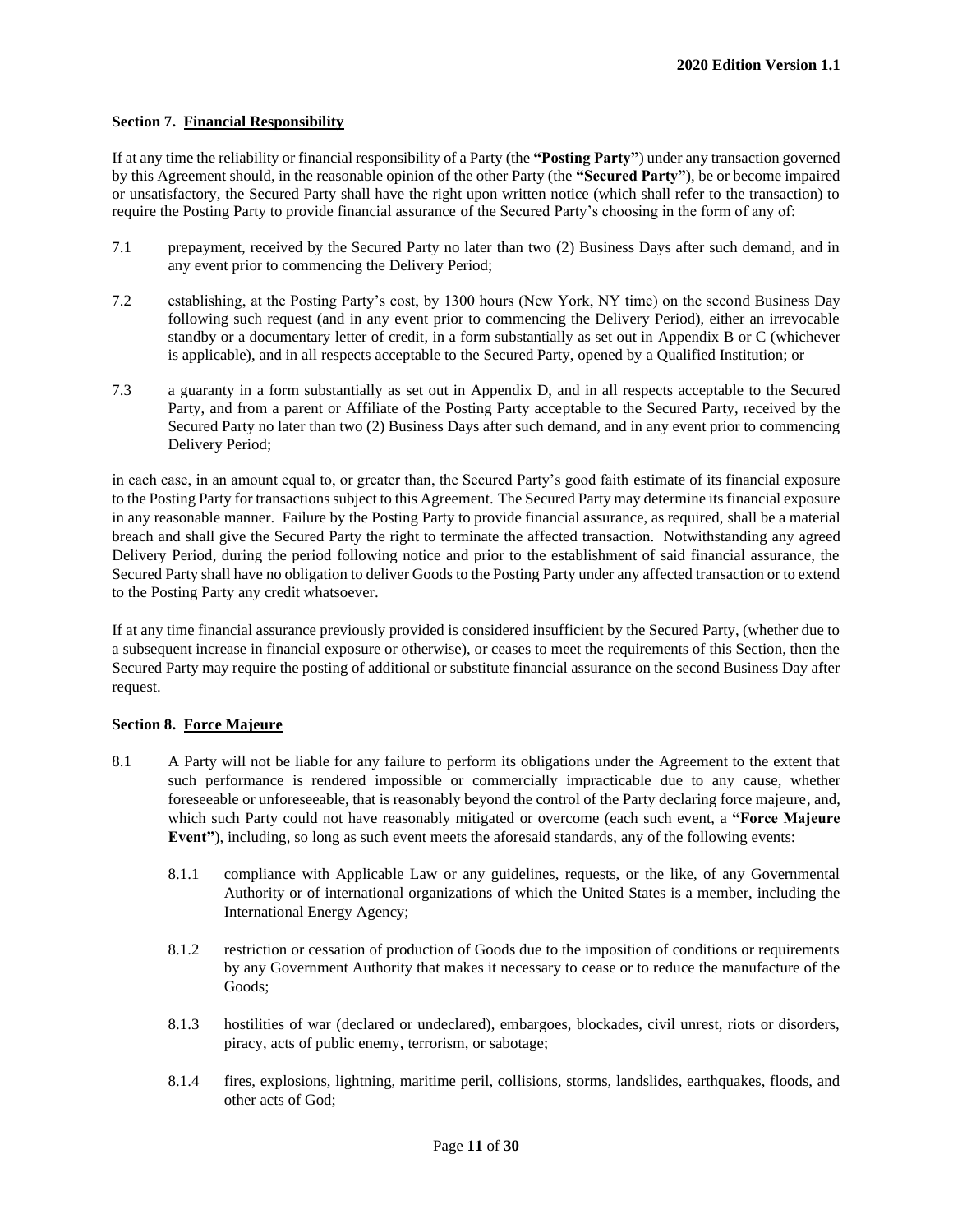- 8.1.5 strikes, lockouts, or other labor difficulties (whether or not involving employees of the Seller or the Buyer); provided, however, that settlement of strikes and other labor difficulties shall be wholly within the discretion of the Party having difficulty;
- 8.1.6 disruption or breakdown of production or transportation facilities, equipment, labor or materials, including the closing of harbors, pipelines or other transportation routes; or
- 8.1.7 a cyber security event that consists of an attack on one or more computer systems or networks with the intention of gaining unauthorized access, stealing, monitoring, changing, or destroying data (**"Cyber Event"**). A Cyber Event shall be independently verifiable, whether through media coverage, investigation at the request of the non-affected Party by a neutral third party under duties of confidentiality, or otherwise. A Cyber Event shall only include events affecting the information technology system or operational system required to perform the obligations under this Agreement. A Party may not excuse performance unless it has followed prudent industry practices to prevent and mitigate cyber events (including the claimed Cyber Event), including, without limitation, each of the following: (i) having appropriate business continuity plans in place to allow recovery of or minimizing the impact on normal business operations after a Cyber Event; (ii) ensuring all networks and information technology systems it uses are continuously monitored against a Cyber Event; (iii) providing appropriate internal training to employees and contractors to use computer systems and networks in a manner to minimize risks of a Cyber Event; and (iv) and having such other security controls as are customary in its industry.
- 8.2 For purposes of this Agreement, the term Force Majeure Event expressly excludes:
	- 8.2.1 any lack of a market or unfavorable market conditions for any Goods;
	- 8.2.2 any failure by a Party to apply for, obtain or maintain any permit, license, approval or right of way necessary under Applicable Law for the performance of any obligation hereunder,
	- 8.2.3 a Party's inability to economically perform its obligations under this Agreement; or
	- 8.2.4 any delay, hindrance, interference with, curtailment or prevention of a Party's accrued obligation to make payment under the Agreement whether in respect of price, despatch, demurrage or any other financial obligation whatsoever where the impediment is solely caused by lack of funds of such Party.
- 8.3 Except where the context of the transaction clearly demonstrates that the Parties intended otherwise, the inability:
	- 8.3.1 of the Seller to supply Goods from its originally intended source shall not relieve the Seller of the obligation to supply Goods, even if the cost of such alternate supply is greater than the cost of the original source; and
	- 8.3.2 of the Buyer to use the Goods for its originally intended purpose or to resell the Goods to its originally intended purchaser shall not relieve the Buyer of the obligation to take and pay for delivery.

For the avoidance of doubt, if delivery was to occur at or from a Trading Hub, the parties are conclusively presumed to have intended for Sections 8.3.1 and 8.3.2 above to be applicable.

8.4 Without prejudice to the provisions of BP Global Oil Americas Pipeline and Tank Provisions (2020 Edition) Part One Section 5 and BP Global Oil Americas Marine Provisions (2020 Edition) Section 7.3.6, in the event that either Party (the **"Relying Party"**) believes a Force Majeure Event has occurred that will require it to invoke the provisions in this Section 8, the Relying Party shall use commercially reasonable efforts to give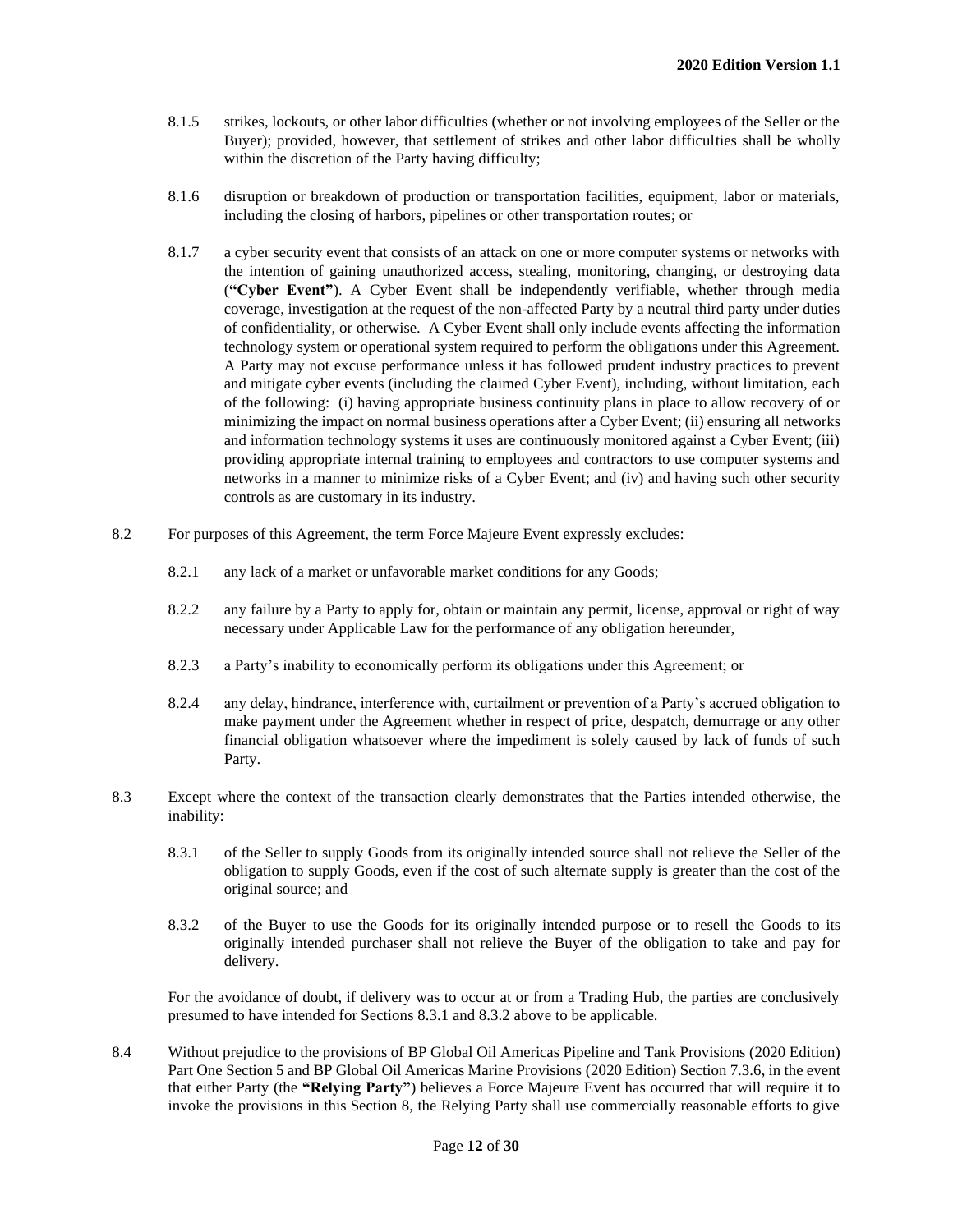prompt verbal notice to the other Party followed by written notice within two (2) Business Days following the occurrence of such event, of the underlying circumstances of the particular causes of the Force Majeure Event, the expected duration thereof and the volume of Goods affected. The Relying Party shall also use commercially reasonable efforts to mitigate and overcome the effects of the Force Majeure Event and to give the other Party notice of the cessation of the Force Majeure Event and the date when performance is expected to resume. If the Force Majeure Event prevents the Relying Party from making payment by the Payment Date, the Relying Party shall make payment as soon as reasonably practicable but in no event later than thirty (30) days after the occurrence of the Force Majeure Event. Nothing in this clause shall be construed to relieve the Relying Party of its obligation to pay interest pursuant to Section 6.6, which shall accrue from the Payment Date (as was in effect immediately prior to the Force Majeure Event) until the date payment is actually received. In the event the Relying Party delays or fails to comply with the notice provisions of this Section, the Relying Party shall be liable to the other Party for any loss such other Party reasonably could have avoided had it received prompt notice. Such other Party's calculation is prima facie evidence of the amount of its loss that could have reasonably been avoided.

- 8.5 Without prejudice to the provisions of BP Global Oil Americas Pipeline and Tank Provisions (2020 Edition) Part One Section 5 and BP Global Oil Americas Marine Provisions (2020 Edition) Section 7.3.6, the appropriate relief under this Section for a Force Majeure Event shall be as follows:
	- 8.5.1 in respect of a Force Majeure Event that renders impossible the Relying Party's performance of its obligations, immediate termination of the affected delivery obligation(s) without liability for damages, penalties and other contractual remedies;
	- 8.5.2 in respect of a Force Majeure Event that delays, hinders, reduces or interferes with the performance of the delivery obligation(s), immediate postponement of those obligations without liability for damages, penalties and other contractual remedies for a period until midnight local time on the last date of the agreed Delivery Period applicable to the affected delivery obligation(s) as set out in the Special Provisions, or until such time the Force Majeure Event is removed, whichever is earlier. Further, should the Force Majeure Event continue beyond midnight local time on the last day of the agreed Delivery Period applicable to the affected delivery obligation(s), then either party may terminate the such affected delivery obligation(s) without liability for damages, penalties and other contractual remedies by providing written notice to the other party (other than any obligation(s) arising pursuant to the Agreement prior to the occurrence of such Force Majeure Event).
	- 8.5.3 in respect of a Force Majeure Event that delays, hinders, reduces or interferes with the performance of an obligation other than the delivery obligation(s), immediate postponement of such obligation without liability for damages, penalties and other contractual remedies until such time as the Force Majeure Event no longer excuses performance.
- 8.6 Without prejudice to the foregoing provisions, where there is (a) curtailment or interference with the Seller's availability of the Goods of the quality deliverable hereunder where such Goods are for delivery at or from a point other than a Trading Hub, or (b) allocation by the relevant pipeline, the obligation of the Seller to supply Goods from other sources shall be determined in accordance with Section 2-615 of the Uniform Commercial Code, and the obligation of the Buyer to take delivery shall be determined by comparable standards.

#### **Section 9. Limitation of Liability and Indemnity**

9.1 EXCEPT TO THE EXTENT EXPRESSLY PROVIDED UNDER THIS AGREEMENT, NEITHER PARTY SHALL BE REQUIRED TO PAY, OR BE LIABLE TO, THE OTHER PARTY FOR SPECIAL, PUNITIVE, EXEMPLARY, CONSEQUENTIAL, OR INDIRECT DAMAGES UNDER OR IN CONNECTION WITH THE AGREEMENT OR ANY OTHER THEORY OF LAW (WHETHER IN CONTRACT, TORT OR OTHERWISE) INCLUDING, IF AND TO THE EXTENT THAT THEY MIGHT OTHERWISE NOT CONSTITUTE SPECIAL, PUNITIVE, EXEMPLARY, CONSEQUENTIAL, OR INDIRECT DAMAGES, PLANT SHUT-DOWN OR REDUCED PRODUCTION, LOSS OF POWER GENERATION, BLACKOUTS OR ELECTRICAL SHUT-DOWN OR REDUCTION, GOODWILL, USE, MARKET REPUTATION, BUSINESS RECEIPTS OR CONTRACTS OR COMMERCIAL OPPORTUNITIES, WHETHER OR NOT FORESEEABLE.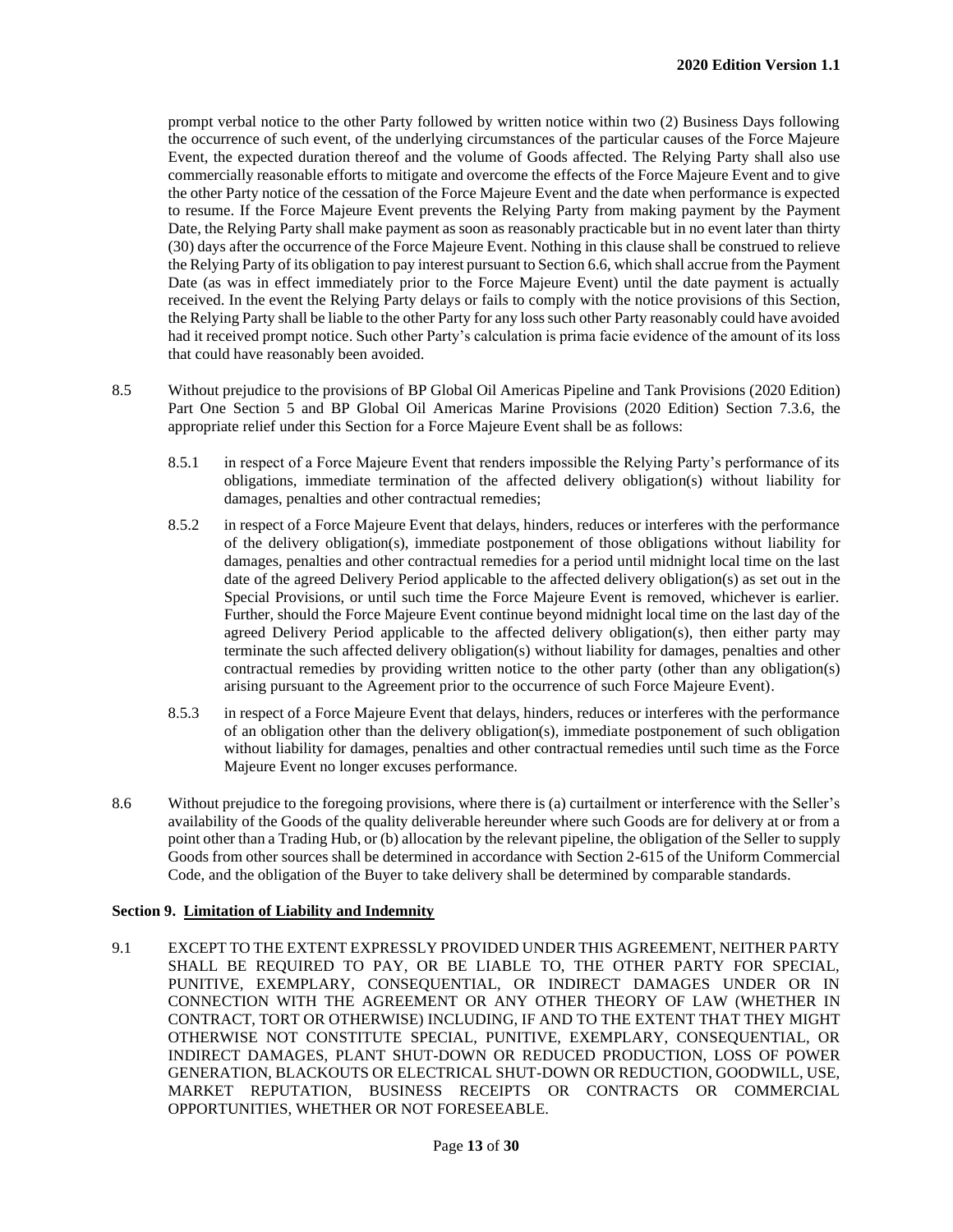9.2 EACH PARTY TO THE AGREEMENT SHALL INDEMNIFY, DEFEND, AND HOLD THE OTHER HARMLESS FROM CLAIMS, DEMANDS, AND CAUSES OF ACTION ASSERTED AGAINST THE OTHER BY ANY OTHER PERSON (INCLUDING EMPLOYEES OF EITHER PARTY) FOR PERSONAL INJURY, FOR LOSS OF OR DAMAGE TO PROPERTY, OR FOR VIOLATIONS OF LAW RESULTING FROM THE WILLFUL MISCONDUCT OR NEGLIGENT ACTS OR OMISSIONS OF THE INDEMNIFYING PARTY. WHERE PERSONAL INJURY, DEATH, OR LOSS OF OR DAMAGE TO PROPERTY IS THE RESULT OF THE JOINT NEGLIGENCE OR MISCONDUCT OF THE PARTIES HERETO, THE PARTIES EXPRESSLY AGREE TO INDEMNIFY EACH OTHER IN PROPORTION TO THEIR RESPECTIVE SHARE OF SUCH JOINT NEGLIGENCE OR MISCONDUCT.

#### **Section 10. Time Bar**

All claims arising under the Agreement shall be delivered in writing to the other Party with reasonable details of the facts on which each of the claims is based upon no later than one (1) year after the date on which the basis for the claims arose, failing which the claim shall be time barred and any liability or alleged liability of the other Party shall be finally extinguished. However, this provision shall not apply to such claims with specific time limits set out elsewhere in this Agreement requiring compliance within a given period, any claims for indemnity, any claims with regard to intellectual property rights or infringement, or claims for payment of taxes.

#### **Section 11. Default and Liquidation; Setoff**

- 11.1 For the purposes of this Section 11:
	- 11.1.1 **"Forward Contract"** shall mean either a forward contract or a master netting agreement as defined in the Bankruptcy Code (11 U.S.C. Sec. 101(25) and (38A)).
	- 11.1.2 **"Trading Forward Contracts"** shall mean all Forward Contracts between the Parties other than "Specified Forward Contracts."
	- 11.1.3 **"Specified Forward Contracts"** shall mean Forward Contracts between the Parties where the BP Party is the downstream refining and marketing business or Air BP divisions of BP Products North America Inc.
- 11.2 The Parties acknowledge that this Agreement is a Forward Contract, unless the maturity date is not more than two (2) days after the date this Agreement was entered into.
- 11.3 If one Party (the **"Defaulting Party"**):
	- 11.3.1 becomes the subject of bankruptcy or other insolvency proceedings for the appointment of a receiver, trustee, or similar official;
	- 11.3.2 becomes insolvent or generally unable to pay its debts as they become due;
	- 11.3.3 proposes to make or makes a general assignment for the benefit of creditors;
	- 11.3.4 is dissolved;
	- 11.3.5 transfers, merges, or consolidates with any other person where the entity existing after the transfer, merger or consolidation does not assume the obligations of the Party, by operation of law or otherwise,
	- 11.3.6 failure by the Defaulting Party to make, when due, any payment (in excess of US \$5,000,000.00) under the Agreement required to be made by it if such failure is not remedied on or before the third Business Day in the case of such payment after notice of such failure is given to the Defaulting Party;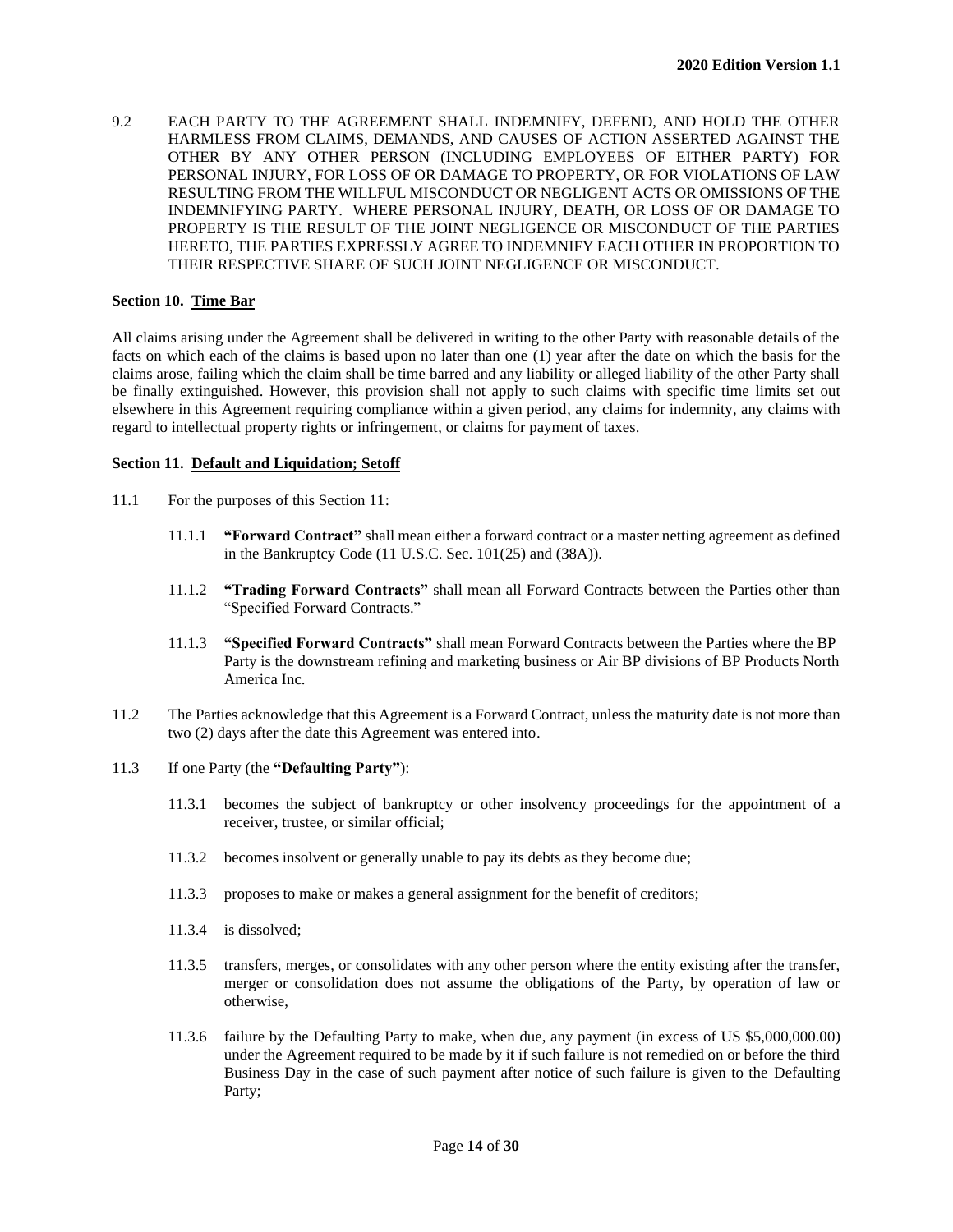- 11.3.7 failure to provide financial responsibility in accordance with Section 7;
- 11.3.8 failure by the Defaulting Party or its credit support provider to comply with or perform any agreement or obligation to be complied with or performed by it in accordance with any credit support document if such failure is continuing after any applicable grace period has elapsed;
- 11.3.9 the expiration or termination of a credit support document or the failing or ceasing of a credit support document, or any security interest granted by the Defaulting Party or credit support provider to the other Party pursuant to any credit support document, to be in full force and effect for the purpose of this Agreement (in each case other than in accordance with its terms) prior to the satisfaction of all obligations of the Defaulting Party under each transaction to which such credit support document relates without the written consent of the other Party;
- 11.3.10 the Defaulting Party or its credit support provider disaffirms, disclaims, repudiates or rejects, in whole or in part, or challenges the validity of, such credit support document (or such action is taken by any person or entity appointed or empowered to operate it or act on its behalf); or
- 11.3.11 failure by the Party to comply with or perform any material agreement or obligation (other than an obligation to make a payment or delivery under this Agreement) to be complied with or performed by the Party in accordance with this Agreement if such failure is not remedied within 30 days after notice of such failure is given to the Party by the other Party,

then an **"Event of Default"** shall be deemed to have occurred.

- 11.4 When an Event of Default has occurred, the other Party (the **"Liquidating Party"**) may:
	- 11.4.1 withhold additional deliveries without notice;
	- 11.4.2 terminate this Agreement and either:
		- (a) where the Event of Default has occurred pursuant to Sections 11.3.1 through 11.3.4, all other Trading Forward Contracts and Specified Forward Contracts between the Parties, or
		- (b) where the Event of Default has occurred pursuant to Sections 11.3.5 through 11.3.11, all other Trading Forward Contracts, but not Specified Forward Contracts (other than pursuant to the terms thereof), between the Parties;
	- 11.4.3 withhold payment of any amounts due and unpaid hereunder (the **"Unpaid Amounts"**);
	- 11.4.4 close out and liquidate this and (i) where the Event of Default has occurred pursuant to Sections 11.3.1 through 11.3.4, all other Trading Forward Contracts and Specified Forward Contracts between the Parties, or (ii) where the Event of Default has occurred pursuant to Sections 11.3.5 through 11.3.11, all other Trading Forward Contracts, but not Specified Forward Contracts (other than pursuant to the terms thereof), between the Parties (each a **"Commodity Transaction"**) by calculating the Settlement Amount as determined below; and/or
	- 11.4.5 setoff or aggregate, as appropriate, any or all indebtedness or obligation under this Agreement or any other agreement or obligation between the Parties, whether matured or un-matured, so that all such amounts are aggregated or netted to a single amount payable by one Party to the other, including netting the Unpaid Amounts payable by both Parties together with the Settlement Amounts for the terminated Commodity Transactions into a single amount payable by one party to the other (together, the **"Liquidation Amount"**); provided that the Liquidating Party shall have the right to setoff against any Liquidation Amount hereunder any amounts owed under other agreements or obligations by the Defaulting Party to the Liquidating Party and/or any of its Affiliates. For the avoidance of doubt, in its calculation of the Liquidation Amount, the Liquidating Party may setoff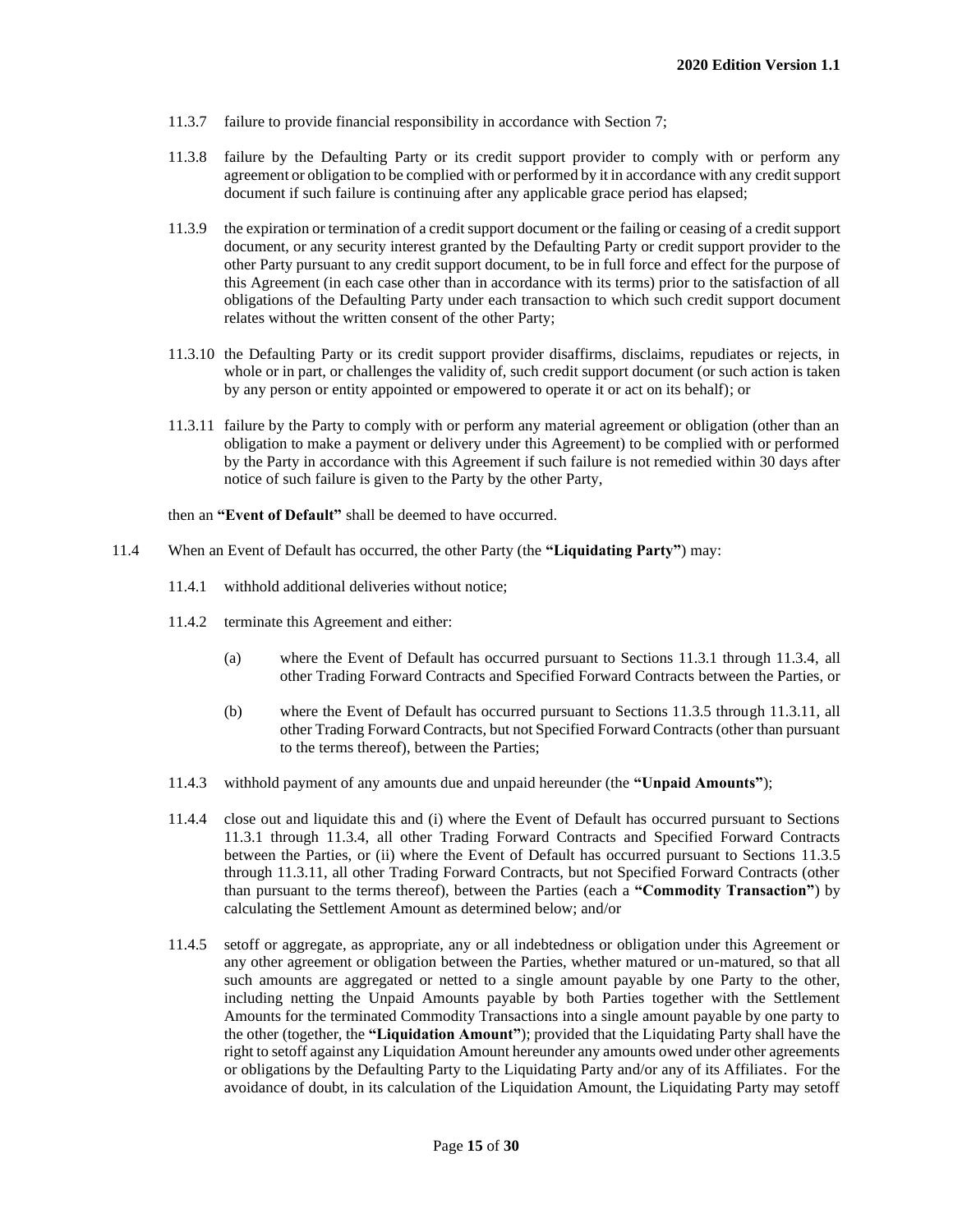or aggregate indebtedness or obligations under the Specified Forward Contracts whether or not terminated.

Notwithstanding the above, payments for any demurrage, quantity, quality or tax claims not yet determinable shall not be included in such netting and may be asserted later.

- 11.5 Upon termination under this Section, the **Settlement Amount** shall be determined as follows:
	- 11.5.1 with respect to each Commodity Transaction the Settlement Amount is equal to:
		- (a) for delivered quantities not already reflected within Unpaid Amounts, the sum of the quantity delivered multiplied by the purchase price specified in the Agreement; or
		- (b) for undelivered quantities, such undelivered quantity multiplied by the difference between the purchase price specified in the Special Provisions and the Commodity Transaction market price on the date the Liquidating Party terminates the Agreement (**"Termination Date"**), with such amount expressed as a loss or gain based on the difference between the purchase price and the Commodity Transaction market price; and
		- (c) any other amounts otherwise payable with respect to the Commodity Transaction and not otherwise captured within the definition of Unpaid Amount or Settlement Amount; and
	- 11.5.2 for the avoidance of doubt, shall not include any amounts in respect of payments assigned pursuant to Section 14.2.
- 11.6 The components of any such Settlement Amount shall be discounted to present value as of the Termination Date by the Liquidating Party, using a rate of interest determined by that Party to be commercially reasonable, in order to preserve the economic equivalent of the obligations of the Parties under the affected Forward Contracts.
- 11.7 The Liquidating Party is entitled to recover reasonable costs incurred in the collection of any amounts owed under this Agreement, including external attorneys' fees and amounts incurred in connection with any legal proceedings.
- 11.8 The Liquidating Party may, at its option, include in the calculation of the Settlement Amount any amounts owed by the Defaulting Party to any parent or Affiliate of the Liquidating Party.
- 11.9 Payment of the Settlement Amount shall not relieve either Party from the obligations to settle any valid and timely submitted quality, quantity, tax or demurrage claims not reflected in the calculation of the Liquidation Amount.
- 11.10 The Liquidation Amount shall be due upon the Termination Date and must be paid in immediately available funds within two (2) Business Days after the Termination Date. If no Termination Date has been set, the Liquidation Amount shall be due within a reasonable time.
- 11.11 The rights under this Section shall be without prejudice to any right of Setoff to which a Party is at any time otherwise entitled whether by operation of law, contract, or otherwise. A Party's failure to exercise its rights under this paragraph shall not be construed as a waiver of such rights.

#### **Section 12. Compliance with Applicable Law**

The Seller and the Buyer shall comply with Applicable Law (which, for the purpose of this Section 12 shall be deemed to include the laws of the United States and the United Kingdom), in the performance of their respective obligations under this Agreement and each transaction, including:

12.1 that all Goods sold and/or purchased under this Agreement and, where relevant, the chartering and use of any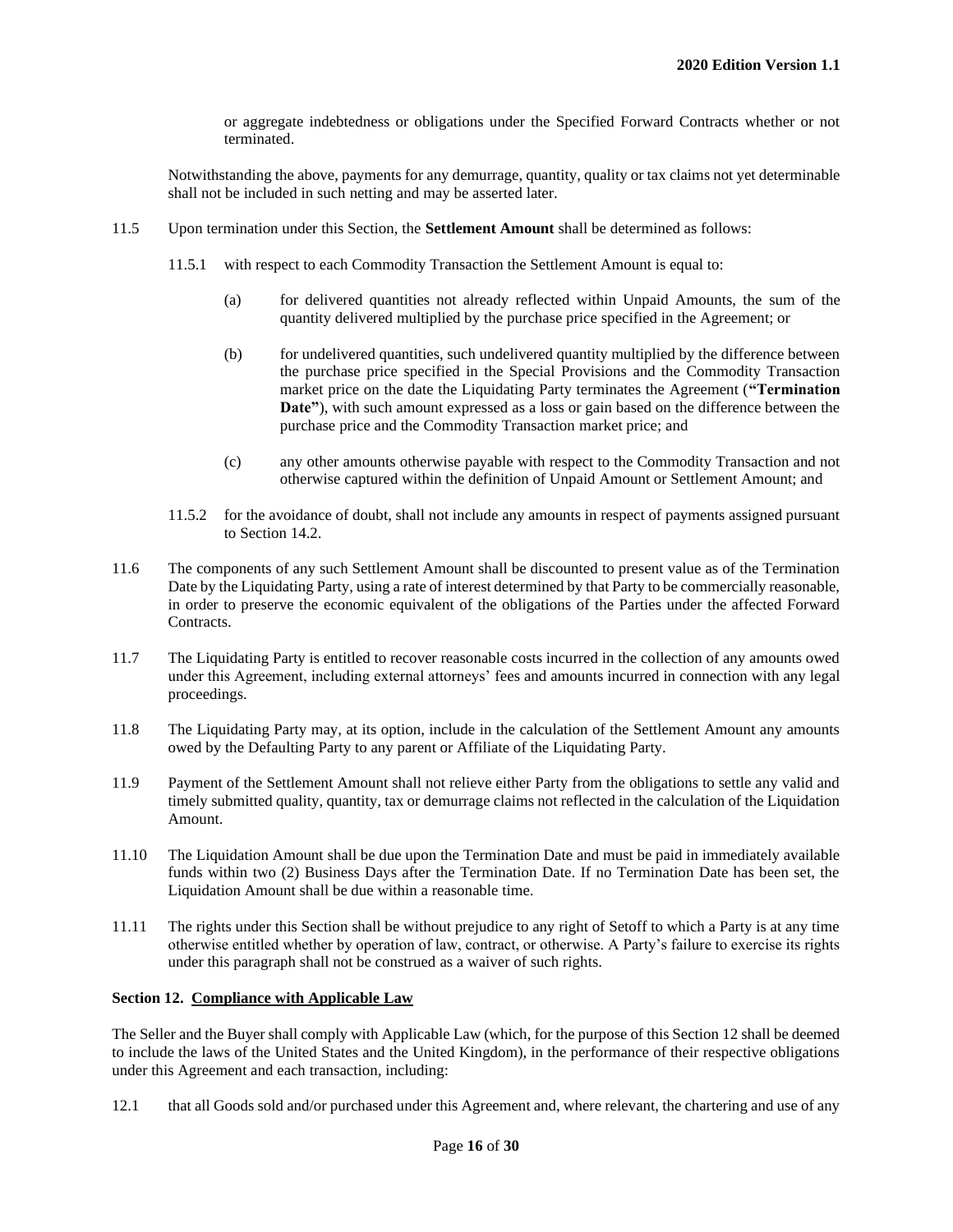transportation method in respect of any Goods shall be in full compliance with all Applicable Laws. Each Party shall immediately notify the other Party in writing of any violation or alleged violation with respect to the Goods sold in a transaction and/or where relevant, any Vessel or any other arriving means of transport used in a transaction and, upon reasonable request, shall provide the other with evidence of inspections or audits by any governmental entity or agency with respect to such Goods and/or, where relevant, the Vessel or other arriving means of transport;

- 12.2 those Applicable Laws relating to sanctioned individuals or organizations, anti-bribery or anti-money laundering (**"Compliance Obligation"**). In particular, each Party shall ensure that (i) it and its directors, officers, employees and service providers (including but not limited to its subcontractors, agents and other intermediaries) will not, offer, give, promise to give or authorize the giving to any person, including any Public Official, or solicit, accept or agree to accept from any person, including any Public Official, either directly or indirectly, anything of value including gifts or entertainment or facilitation payments in order to obtain, influence, induce or reward any improper advantage in connection with this Agreement, and (ii) it shall take no action which would subject the other to fines or penalties under the Compliance Obligation. Either Party may terminate the Agreement forthwith upon written notice to the other Party at any time if, in its reasonable judgment, the other Party is in breach of the provisions of this Section 12.2;
- 12.3 the Seller shall furnish the Buyer with a MSDS that provides warnings and safety and health information concerning the Goods. The Buyer shall be responsible for further distribution of such MSDS as necessary;
- 12.4 if the Goods sold under this Agreement are a transportation fuel as identified in Title 17 of California Code of Regulations §§ 95480 *et seq.* (**"LCFS Regulation"**) in the State of California, the Parties agree that, unless otherwise agreed and stated in the Special Provisions, Seller shall transfer to Buyer the compliance obligations under the LCFS Regulation as the regulated party pursuant to the LCFS Regulation for the total volume of transportation fuel transferred to Buyer. Buyer accepts the transfer of the LCFS Regulation compliance obligations as the regulated party. Seller shall provide Buyer with a Product Transfer Document as defined under 17 CCR § 95481(a)(115) which shall include all the information specified in 17 CCR § 95491.1(b)(1).
- 12.5 nothing in this Agreement shall relieve either Party of its duties in relation to the safe and proper evaluation, storage, use, transport, and disposal of the Goods sold hereunder.

#### **Section 13. General Savings Clause**

Notwithstanding anything to the contrary herein, nothing in the Agreement is intended, and nothing herein should be interpreted or construed, to induce, require or request either Party hereto to act or agree to act in any manner (including failing to take any actions in connection with a transaction) that is inconsistent with, penalized or prohibited, or which could trigger any reporting obligations, under any laws of the United States of America or the United Kingdom, regulations or other official United States of America or United Kingdom government rules or requirements applicable to such Party that relate to international boycotts of any type.

#### **Section 14. Assignment**

- 14.1 Neither Party shall assign the Agreement or any rights or obligations hereunder without the prior consent in writing of the other Party, which consent shall not be unreasonably withheld or delayed. In the event of an assignment in accordance with the terms of this Section, the assignor shall nevertheless remain responsible for the proper performance of the Agreement. Any assignment not made in accordance with the terms of this Section shall be void.
- 14.2 Notwithstanding Section 14.1, once the risk and title to the Goods under the Agreement has passed to the Buyer, the Seller may, without the Buyer's consent, assign all or a portion of its right to receive payment under the Agreement in connection with any finance, securitization or bank funding arrangements, always providing such assignment does not contravene any Applicable Law binding upon the Buyer or the Buyer's then current account opening procedures. For the purposes of such assignment and notwithstanding any other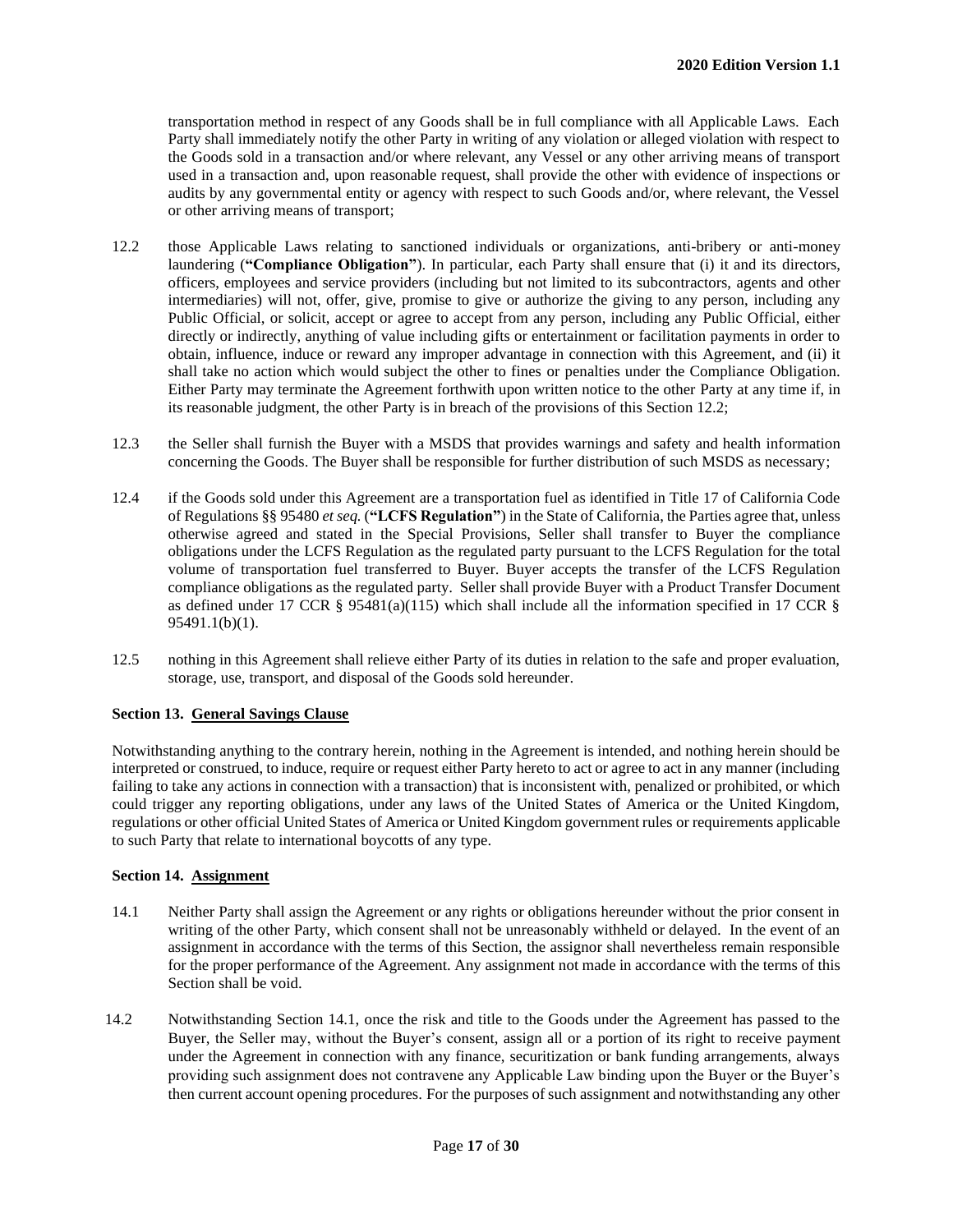provision of this Agreement, the Seller may disclose the Agreement and information in relation to it to a potential assignee without the Buyer's consent. Any payment made by the Buyer to the payee specified in the Seller's invoice shall discharge the Buyer to the same extent as if such payment was made directly to the Seller under the Agreement. Such right to assign payment shall mean the right to assign payment after any netting provisions under Sections 6.8 and 11.4.5 have been applied. Further, if the Seller and the Buyer have entered into domestic crude pipeline agreements in a given month and the payments for such deliveries will be due the following month on the 20th day, then, if the Seller expects to receive a net amount from the Buyer and such expected net amount is based on pipeline nominations, the Seller cannot assign an amount greater than such expected net amount without the Buyer's consent. The parties acknowledge that attempting to assign an amount in excess of the expected net amount would likely result in the Seller attempting to assign more than the amount it will actually receive from the Buyer. If the Seller does purport to assign more than the net amount it actually receives from the Buyer, then such attempted excess assignment shall be void. Any assignment under this Section 14.2 will not detract from the Seller's obligations under the Agreement.

#### **Section 15. Notices**

- 15.1 Unless otherwise provided in the Agreement, any communication by either Party to the other Party must be sent by express or priority U.S. mail or international recognized courier, by facsimile transmission, or by email to the address of the other Party specified for this purpose in the Special Provisions and shall, unless otherwise provided herein, be deemed to have been received as follows:
	- 15.1.1 in the case of a communication by facsimile transmission: if it is transmitted on a Business Day before 4:00 p.m., then on that day; in any other case, it will be treated as being received on the next Business Day; or
	- 15.1.2 in the case of a communication by express or priority U.S. mail or courier: if delivered on a Business Day before 4:00 p.m., then on that day; in any other case, it will be treated as being received on the next Business Day.
- 15.2 Except for notices under Sections 11 and 14, the Parties may exchange messages with respect to the performance of the Agreement by email. Any message sent by email shall be sent to the address of the other Party specified for this purpose in the Special Provisions or communicated in writing. Email messages are only valid if and when actually received and the sender bears the risk of a failure in transmission.

#### **Section 16. Severability, Rules and Regulations**

- 16.1 If any provision of the Agreement is declared to be illegal, invalid or otherwise unenforceable by a court of competent jurisdiction or either Party's compliance with any ruling or resolution of the United Nations has a like or similar effect, the remainder of the Agreement (and of such provision) shall not be affected except to the extent necessary to delete such illegal, invalid or unenforceable provision (or part thereof).
- 16.2 To the extent applicable, the clauses with respect to government contracts set forth at 48 C.F.R. 52.222-26 (Equal Opportunity), 48 C.F.R. 52.222-21 (Prohibition of Segregated Facilities), 48 C.F.R. 222-35 (Equal Opportunity for Special Disabled Veterans of the Vietnam Era, and Other Eligible Veterans), 48 C.F.R. 52.222-37 (Employment Reports on Special Disabled Veterans of the Vietnam Era, and Other Eligible Veterans), 48 C.F.R. 52.222-36 (Affirmative Action for Workers with Disabilities) are incorporated by reference and shall have the same binding effect, as if reproduced herein in their entirety.

#### **Section 17. Survivability**

If for any reason the Agreement shall be terminated, then such termination shall be without prejudice to any rights, obligations or liabilities of either Party which have accrued at the date of termination but have not been performed or discharged and any provisions which expressly or implicitly survive termination, and any parts of the Agreement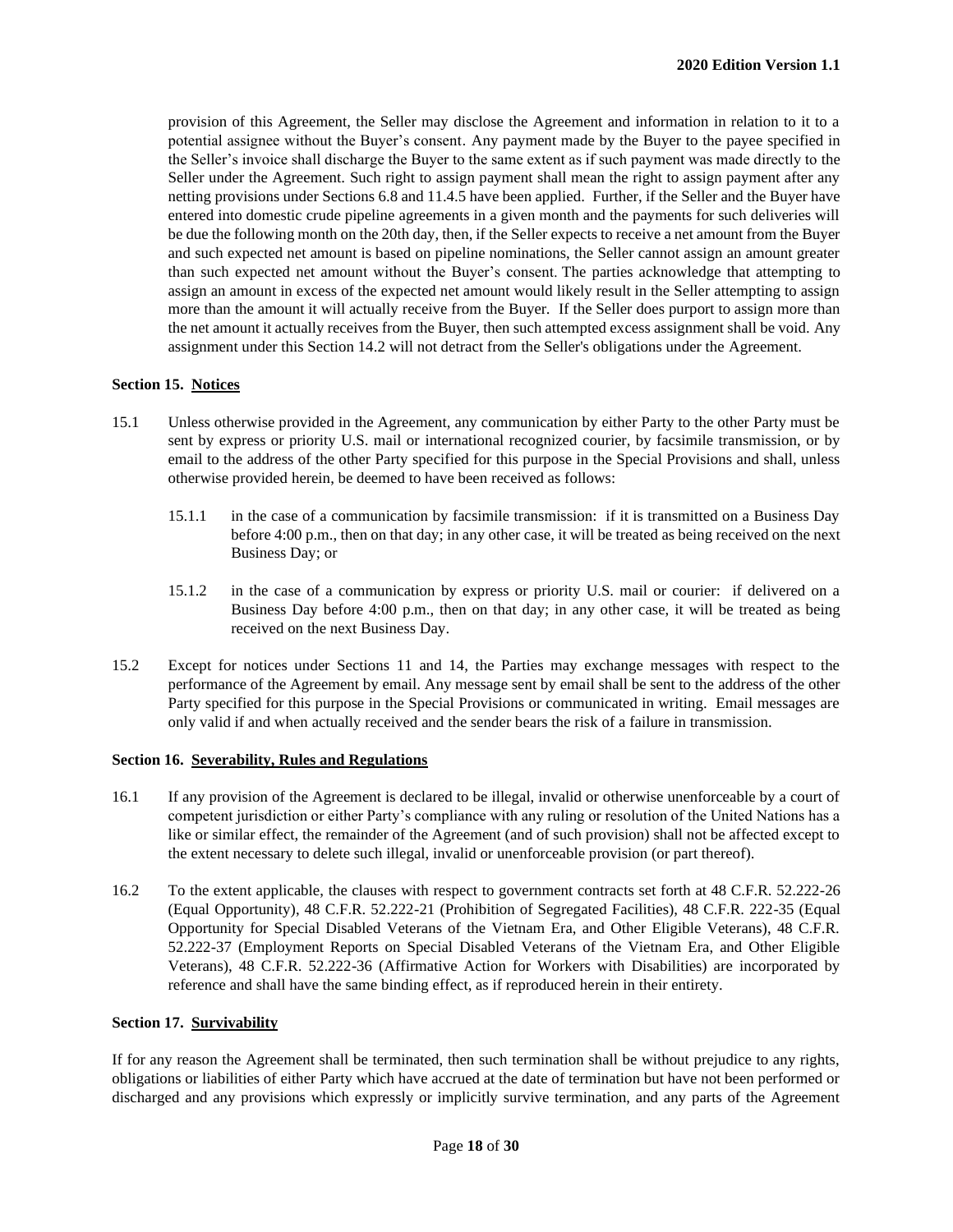having any relevance thereto or any bearing thereon shall, notwithstanding the termination of the Agreement for any reason, continue in force and effect.

#### **Section 18. Consents**

Each Party shall be responsible for obtaining all consents, authorizations, approvals and assurances of whatsoever nature necessary to enable it to comply with its obligations under the Agreement.

#### **Section 19. Conflicts and Interpretation**

Where there is conflict between the Special Provisions and these GTCs, the Special Provisions shall govern. Where there is any conflict between Incoterms® and the Agreement, the Agreement shall prevail.

#### **Section 20. Amendment**

An amendment, modification or waiver in respect of the Agreement will only be effective if in writing (including a writing evidenced by an email or facsimile transmission) that is executed by each of the Parties.

#### **Section 21. Waiver**

A failure or delay in exercising all or any portion of any right, power or privilege in respect of the Agreement will not be presumed to operate as a waiver of that or any other right, power or privilege.

#### **Section 22. Telephone Recordings**

Each Party: (a) consents to the recording of telephone conversations between the trading, marketing and other personnel of the parties in connection with the Agreement or any potential transaction; (b) agrees to obtain any necessary consent of, and give any necessary notice of such recording to, its relevant personnel; and (c) agrees, to the extent permitted by Applicable Law, that recordings may be submitted in evidence in any proceedings relating to the Agreement.

#### **Section 23. Entire Agreement**

This Agreement contains the entire agreement between the Parties with respect to the matters set forth in the Agreement and supersedes all prior agreements, whether oral or written, in connection therewith.

#### **Section 24. Trademarks**

Nothing contained in the Agreement, shall be deemed to confer any right upon the Buyer to apply any trademark owned by the Seller or any of its Affiliates to any Goods supplied under the Agreement nor to use such trademarks in relation to such Goods.

#### **Section 25. Counterparts**

The Agreement (and each amendment, modification and waiver in respect of it) may be executed and delivered in counterparts (including by facsimile transmission and by email), each of which will be deemed an original.

#### **Section 26. Governing Law**

The Agreement and any dispute or claim arising out of or in connection with it or its subject matter or formation (including disputes or claims arising under other theories of law other than contract, including tort, and strict liability) shall be governed by the internal laws of the State of New York, without giving effect to its provisions relating to conflicts of law. The United Nations Convention on Contracts for the International Sale of Goods shall not apply to this Agreement.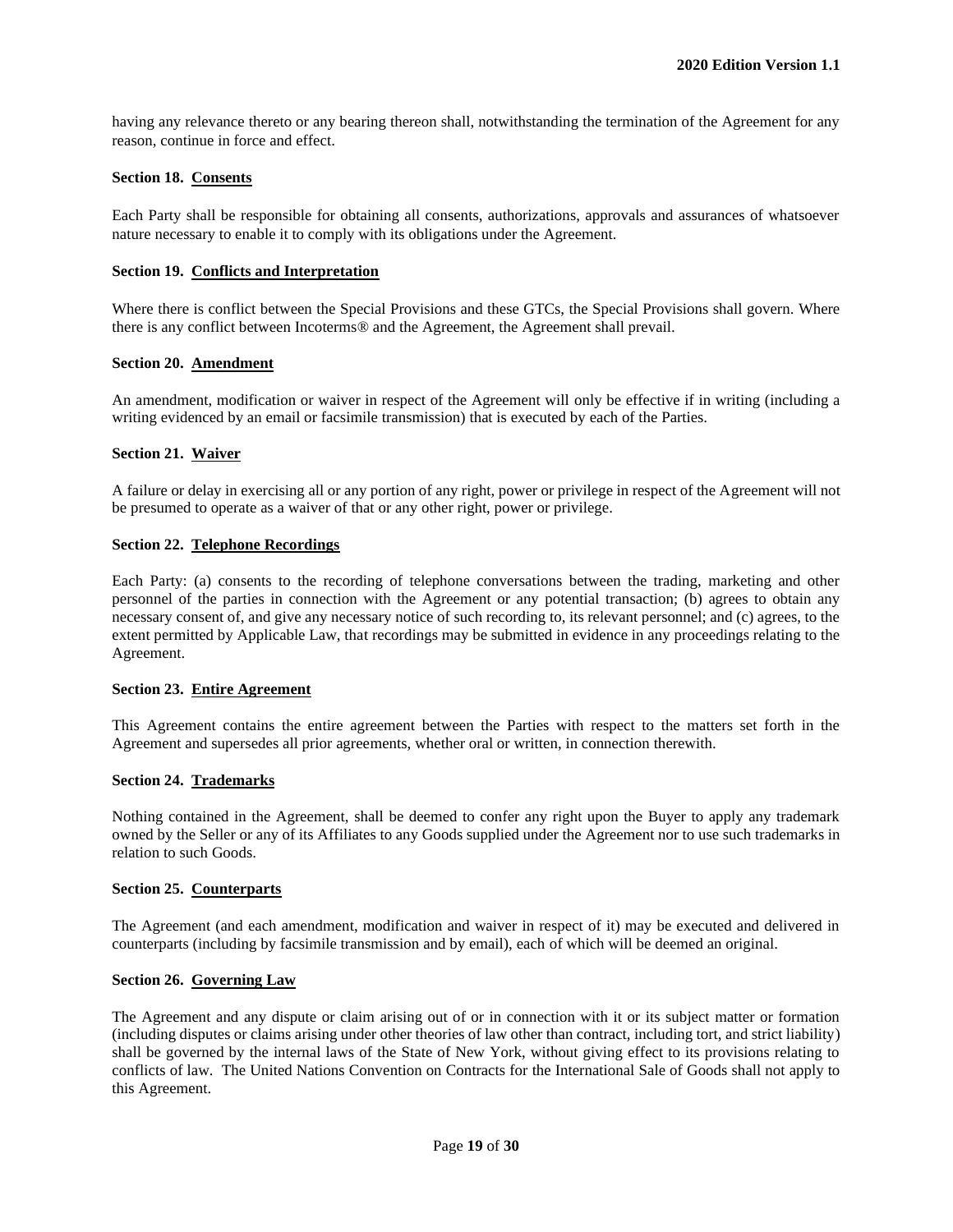#### **Section 27. Arbitration and Waiver of Jury Trial**

- 27.1 Any unresolved dispute arising out of or relating to this Agreement, or the breach, termination or validity thereof, shall be finally settled in accordance with the American Arbitration Association (**"AAA"**) rules for commercial arbitration in effect on the date of this Agreement. The arbitrators shall be independent and selected by AAA. If the total amount in dispute is less than One Million US Dollars (\$1,000,000) there shall be a single (1) arbitrator. If the total amount in dispute is One Million US Dollars (\$1,000,000) or greater, there shall be three (3) arbitrators. The award of the arbitrators shall be accompanied by a reasoned opinion. The United States Arbitration Act shall govern the interpretation, enforcement, and proceedings pursuant to the arbitration clause in this Agreement. Judgment upon the award rendered by the arbitrator may be entered by any court having jurisdiction thereof. The place of arbitration shall be New York, New York, and the language of the arbitration shall be English. Except to the extent expressly provided herein, the arbitrators are not empowered to award consequential, indirect, special, punitive or exemplary damages, and each Party hereby irrevocably waives any damages in excess of actual damages. Either Party may apply to the arbitrators seeking injunctive relief until the arbitration award is rendered or the controversy is otherwise resolved. Either Party also may, without waiving any remedy under this Agreement, seek from any court having jurisdiction any interim or provisional relief that is necessary to protect the rights or property of that Party, pending the establishment of the arbitral tribunal (or pending the arbitral tribunal's determination of the merits of the controversy). The courts of the State of New York shall have jurisdiction to hear any action to compel arbitration or any other judicial proceedings with respect to this Agreement.
- 27.2 In the event that this arbitration provision is determined by a court with appropriate jurisdiction, each Party hereby waives any right if may have to a trial by jury of any claim that would have been subject to arbitration under this Agreement.

#### **Section 28. Sovereign Immunity**

Each Party warrants that it has entered into the Agreement in a commercial capacity and that with respect to the Agreement it is in all respects subject to civil and commercial law. Each Party hereby irrevocably and unconditionally and to the fullest extent permitted by Applicable Law waives any rights of sovereign immunity which it may have now or which it may subsequently acquire in respect of its position or any property and/or assets (present or subsequently acquired and wherever located) belonging to it, and agree to appear in dispute proceedings before the arbitration panel identified herein; and to submit to any proceeding required to enforce such panel's decision.

#### **Section 29. Business and Human Rights**

The Parties each agree and undertake to the other that in connection with this Agreement they will each conduct business in a manner that respects the rights and dignity of all people and internationally recognized human rights, including without limitation: (a) not employing, engaging, or otherwise using forced labor, trafficked labor, or exploitative child labor; nor engaging in or condoning abusive or inhumane treatment of workers; (b) providing equal opportunities, avoiding discrimination and respecting freedom of association of workers, in each case within the relevant national legal framework; and (c) mitigating or avoiding adverse human rights impacts to communities arising from their activities to the extent practicable.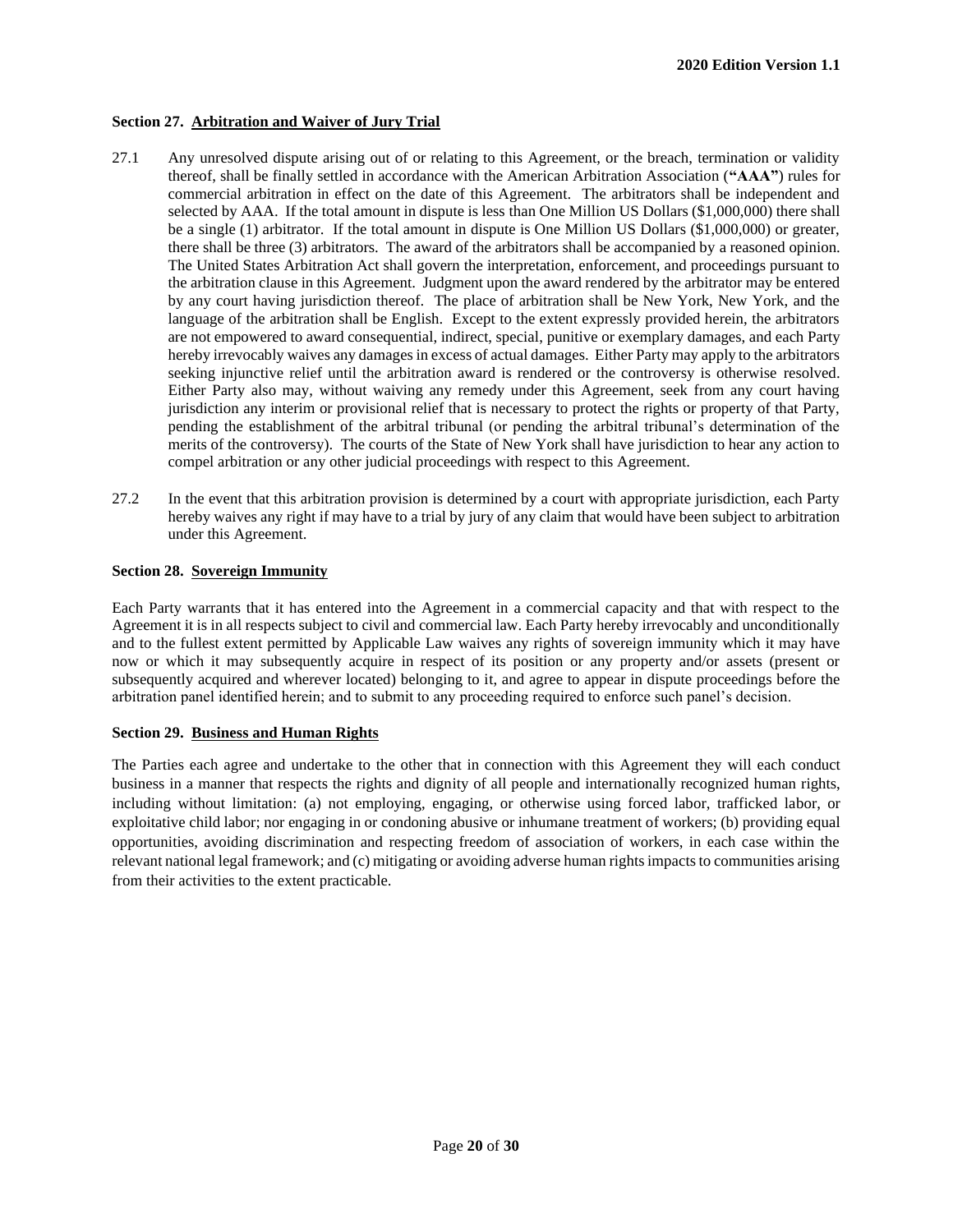#### **APPENDIX A – Supplement for Electronic Documents**

In the event that the Parties agree in the Special Provisions for electronic documents to be used in the Agreement, the following shall apply.

- 1. Notwithstanding anything herein contained, any bill of lading, waybill, delivery order, certificate, receipt or other document issued pursuant to, or in connection with, the Agreement may be issued, stored and signed in electronic form and transmitted electronically using a secure system agreed by the parties (the **"eDoc System"**) in accordance with the terms and conditions of the eDoc System as amended from time to time in accordance with its terms (the **"Terms of Use"**) and the rights, obligations and interests contained in, represented by or evidenced by any such document (each, an "**eDoc"**) may be transferred, novated or otherwise dealt with (or the transfer, novation or other dealings with them may be evidenced) electronically in accordance with the terms of the Terms of Use.
- 2. Any requirement of this Agreement for presentation of one or more originals or copies of a document is satisfied by the presentation of one eDoc.
- 3. Any applicable requirement of law, contract, custom or practice that any bill of lading, waybill, delivery order, certificate, receipt or other document or communication issued pursuant to, or in connection with, this Agreement (including any negotiation or endorsement thereof) shall be made or evidenced in writing, signed or sealed may be satisfied in electronic form, by an eDoc or by its electronic transfer as appropriate. The Parties agree not to contend in any dispute arising out of or in connection with the Agreement that any legal formality requiring any such bill of lading, waybill, delivery order, certificate, receipt or other document or communication issued pursuant to, or in connection with, the Agreement (including any negotiation or endorsement thereof) to be made or evidenced in writing, signed or sealed, has not been met by reason only that the same has been made or performed in electronic form by an eDoc.
- 4. The Parties agree that eDocs which are converted to paper in accordance with the terms and conditions of the Terms of Use (**"Converted eDocs"**) and which are presented, issued or otherwise utilised pursuant to, or in connection with, this Agreement shall be given full force and effect according to their tenor and in accordance with the terms and conditions of the Terms of Use, and shall not be rejected on the grounds that they are electronic records which have been converted to paper originals, or that the documents have been produced in accordance with the Terms of Use.
- 5. Where under the Agreement the price is to be paid by means of an irrevocable documentary letter of credit, such documentary letter of credit shall, if so required by the Seller, be opened and confirmed (if applicable) with a bank which participates in the eDocs System and is bound by the Terms of Use. The documentary letter of credit shall include the following provisions in addition to any other requirements set out in the Agreement:

"This documentary credit is subject to The Supplement to the Uniform Customs and Practice for Documentary Credits for Electronic Presentation (the **"eUCP"**) and is also subject to the Uniform Customs and Practice for Documentary Credits (2007 Revision ICC Publication No. 600) to the extent applicable.

The following shall constitute electronic records (as defined by the eUCP) for the purposes of this documentary credit:

(a) data created, generated, sent, communicated, received, stored or uploaded to the [*insert name of eDocs System*], signed electronically by the issuer and digitally signed by the [*insert name of eDocs System* to authenticate the apparent identity of the sender, the apparent source of the data contained in it and that it has remained complete and unaltered; and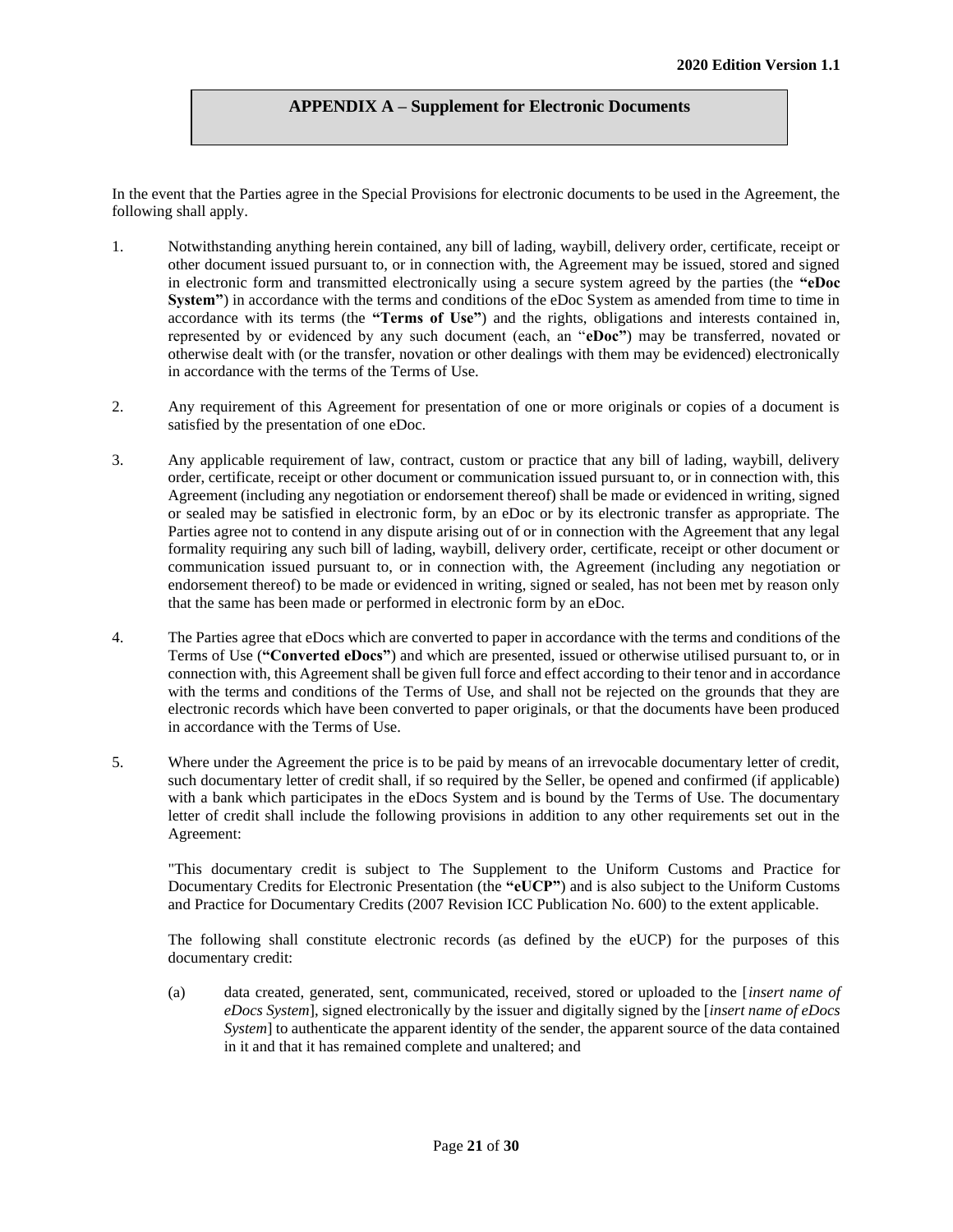(b) original paper documents which have been scanned and uploaded to the [*insert name of eDocs System*] and which have been certified by the party uploading them as a true copy of the original and digitally signed by the [*insert name of eDocs System*] for authentication purposes.

Any document which the beneficiary is required to present under this documentary credit may be presented either as a paper document or an electronic record.

Where any of the documents presented under this documentary credit is presented as an electronic record, in addition to the documents required to be presented by the beneficiary in accordance with the terms of this documentary credit, the beneficiary shall also provide a notice to the Bank to which presentation is made signifying when presentation is complete. Presentation is deemed not to have been made if the beneficiary's notice is not received.

Electronic records which are converted to paper in accordance with the provisions of the [*insert name of Terms of Use of the eDocs System*] and which are presented, issued or otherwise utilised pursuant to, or in connection with, this documentary credit shall be given full force and effect according to their tenor and in accordance with the said provisions, and shall not be rejected on the grounds that they are electronic records which have been converted to paper originals, or that the documents have been produced in accordance with the said provisions."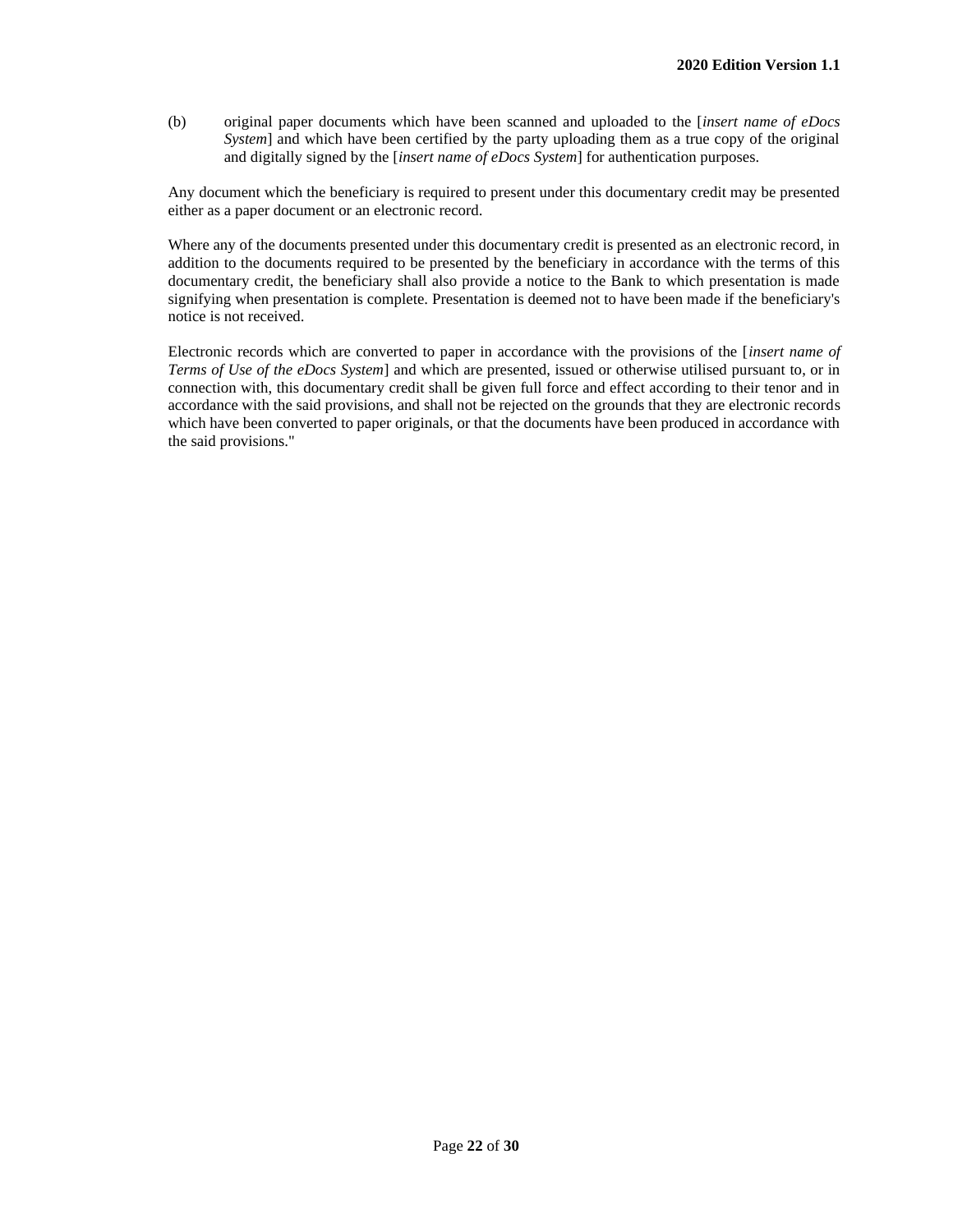## **APPENDIX B – Documentary Letter of Credit**

Please urgently advise [FULL NAME OF SELLER], [ADDRESS], that we [BANK] hereby issue our irrevocable documentary letter of credit number [L/C NUMBER], in their favour for account of [FULL NAME OF BUYER], [ADDRESS] for an amount of USD [US DOLLAR AMOUNT] (say [US DOLLAR AMOUNT IN WORDS]) +/-15% available at our counters [DAYS] days [FROM/AFTER] [PAYMENT TERMS] against presentation of the following documents in one original and [NUMBER OF] copies unless otherwise stated:

- 1. One or more signed commercial invoices.
- 2.\* [in the case of FOB/CFR/CIF delivery] one or more full sets of 3/3 original clean on board ocean bills of lading issued or endorsed to the order of......].

[in the case of In Tank Transfer/pipeline delivery] copy of the transfer certificate

- 3. One or more certificates of quality.
- 4. One or more certificates of quantity.
- 5.\* [One or more certificates of origin].
- 6. [in the case of CIF delivery] insurance certificate covering 110% of the cargo value

\*Amend as appropriate

Evidencing [SHIPMENT/DELIVERY] of [QUANTITY] [UNIT OF MEASURE] +/-15% of [PRODUCT] [INCOTERM] [LOAD/DISCHARGE PORT] between [DATE] and [DATE] (both dates inclusive).

PRICE CLAUSE [Here insert text of Price Clause as per the agreement]

This credit expires on [DATE]

[In the case of delivery FOB/CFR/CIF only] In the event that the above documents are unavailable at the time of presentation, payment will be made against document number one above (the Invoice) and a letter of indemnity issued by beneficiary in the following format:

**Quote** 

To:

[here insert text of Letter of Indemnity]

Unquote

#### SPECIAL CONDITIONS

- 1. This letter of credit shall take effect in accordance with its terms but such terms shall not alter, add to or in any way affect the provisions of the agreement between [BUYER] and [SELLER] to which this letter of credit relates.
- 2. [In the case of delivery FOB/CFR/CIF only] charterparty bills of lading/vessel bills of lading and/or bills of lading and/or bills of lading signed by the master or agent and not indicating that they have been issued by a named carrier are acceptable.
- 3. Documents presented later than 21 days after the [BILL OF LADING/NOTICE OF READINESS] date but within the validity of this credit are acceptable.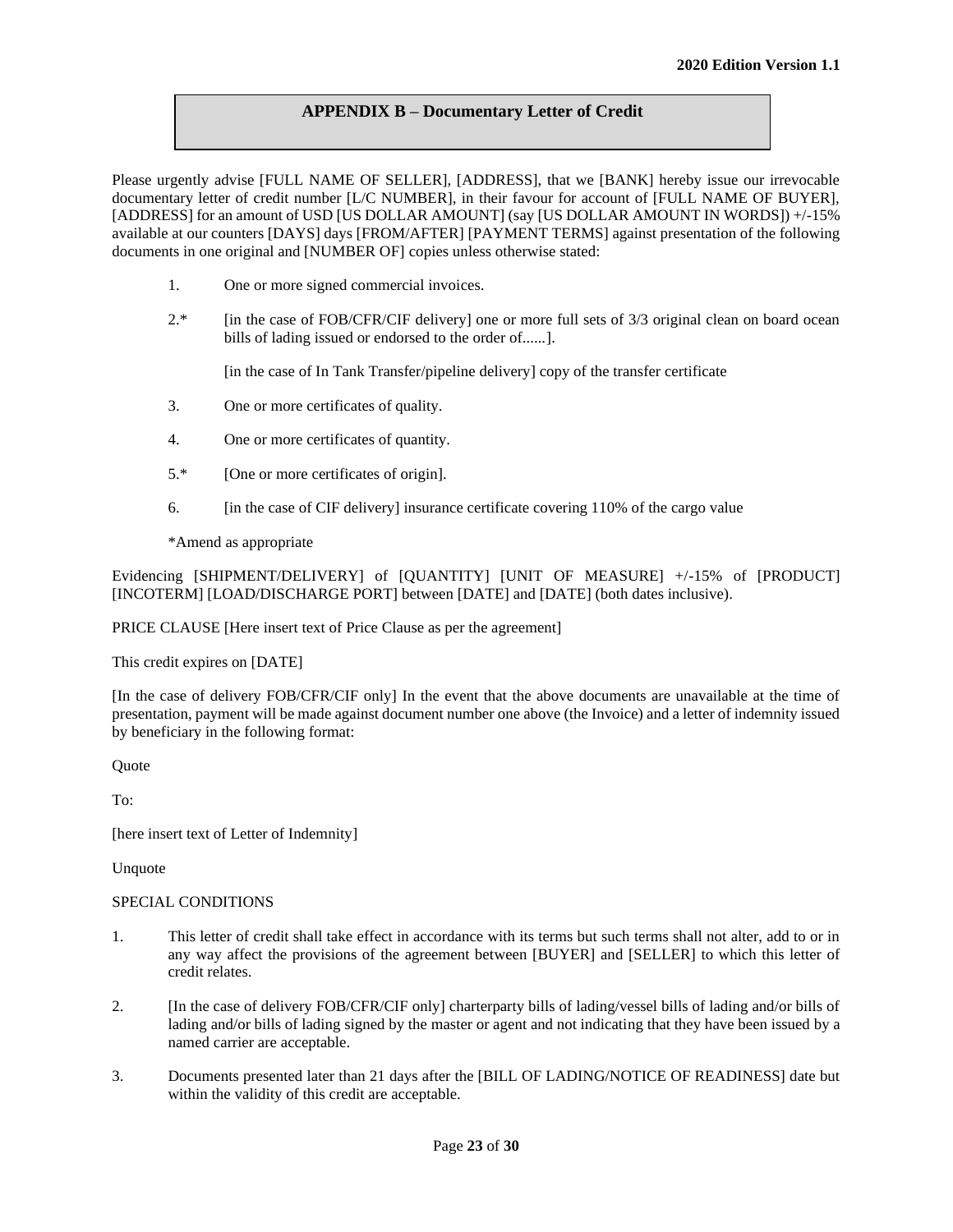- 4. Transhipment [ALLOWED/PROHIBITED].
- 5. Partial shipment [ALLOWED/PROHIBITED].
- 6. Photocopies in lieu of copy documents acceptable.
- 7. Swift/fax invoice and letter of indemnity acceptable.
- 8. All banking charges are for the account of the applicant.
- 9. The construction, validity and performance of this letter of credit shall be governed by and construed in accordance with [\*] law. Any dispute or claim arising out of or in connection with this letter of credit shall be subject to the exclusive jurisdiction of the [\*] courts.
- 10. Typographical and spelling errors shall not constitute a discrepancy unless with regard to quantity and amount.
- 11. The value of this letter of credit may escalate/de-escalate above or below the tolerances allowed without any amendment on our behalf.
- 12. Except as otherwise expressly stated herein, this letter of credit is subject to the Uniform Customs and Practice for Documentary Credits 2007 Revision, (ICC publication no. 600).
- 13. Multiple/partial drawings allowed.
- 14. Original documents stating grade name different to letter of credit acceptable.
- 15. Any discrepancy resulting from the invoiced quantity exceeding or falling below the quantity range allowed in this letter of credit is acceptable. Payment will be effected on the invoiced quantity in case the maximum quantity allowed in this letter of credit is not exceeded. In case the invoiced quantity exceeds the maximum quantity allowed in this letter of credit the bank will pay on the maximum quantity allowed in this letter of credit.
- 16. Beneficiary may discount this letter of credit at own cost and request.
- 17. Documents named as different but servicing the same purpose are acceptable.
- 18. Price clause and calculation not stated on the commercial invoice is acceptable.
- 19. [In event that payment due date falls on a Saturday or a New York bank holiday, except Monday, payment will be effected on the last banking day prior. If the payment due date falls on a Sunday or Monday bank holiday in New York payment will be made on the next business day].
- 20. [Beneficiary may draw under this letter of credit against provisional invoice based on price quotation on [NOR/BL] date. If no quotation is published on the date of [NOR/BL] date. If no quotation is published on the date of [NOR/BL], the provisional invoice to be based on the quotation published immediately preceding the date of [NOR/BL]. Balance payment to be effected under this L/C within 3 New York banking days against presentation of final invoice if the amount owed is in beneficiary's favour. If the balance of the payment is in the applicant's favour payment to be effected outside of the letter of credit].
- 21. [NOR date to count as delivery date and to appear on invoice only].
- 22. [Ports of discharge other than mentioned are acceptable].
- 23. [Presentation of a Tax invoice acceptable].
- 24. [In the case of delivery by Vessel only] In the event that the outturn quantity is not known at the time of presentation, beneficiary may draw under the letter of credit against a provisional invoice based on the mean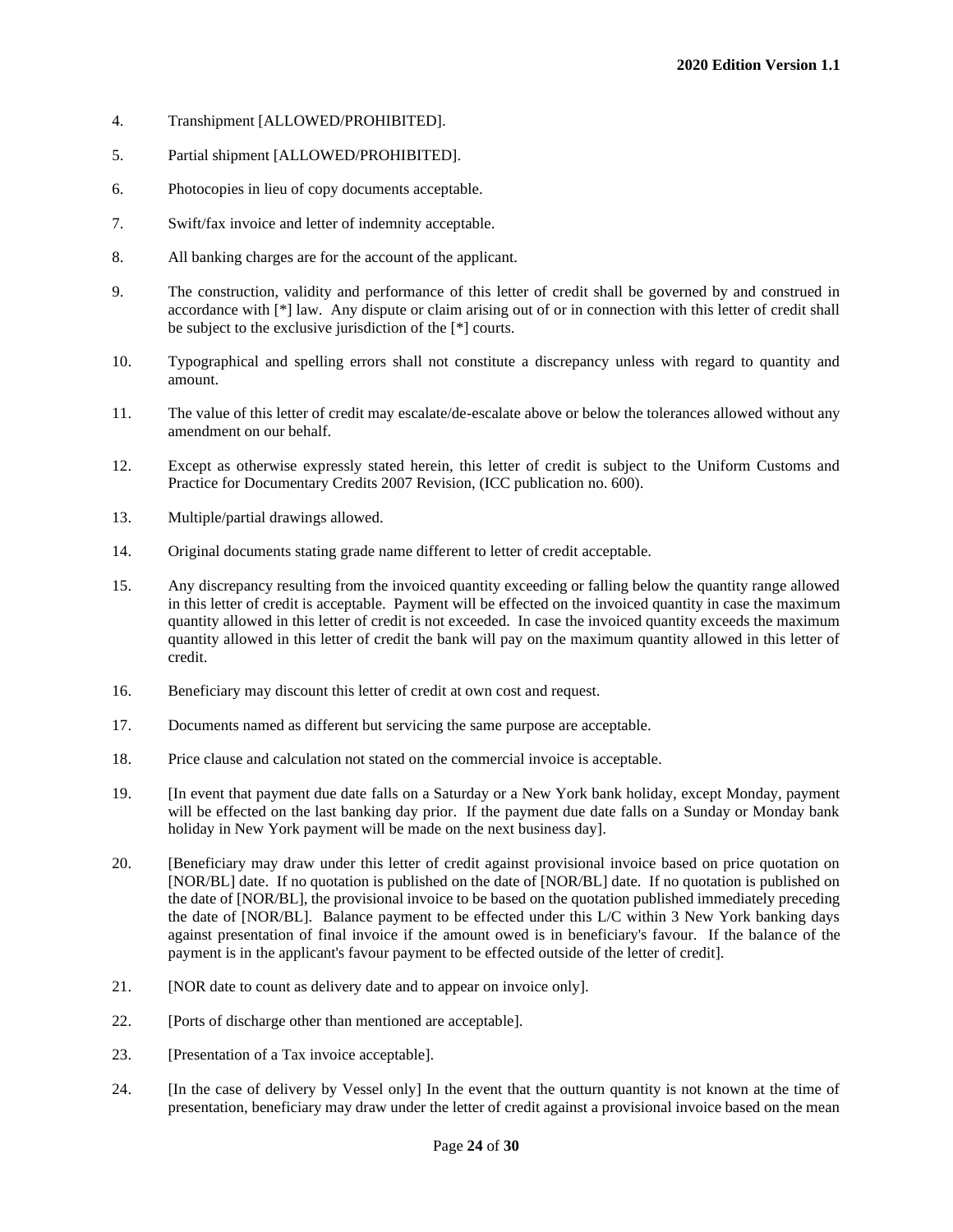volume of the letter of credit quantity. In the event the actual outturn quantity is greater than mean volume of the letter of credit quantity beneficiary may present a final claim under this letter of credit. If the actual outturn quantity is less than mean volume of the letter of credit quantity then the difference is to be settled outside of the letter of credit.

- 25. PDF copies acceptable.
- 26. Documents showing different density to invoice is acceptable.
- 27. Any discrepancy resulting from the invoice value exceeding or falling below the US dollar range allowed in this letter of credit is acceptable. In the event that the invoice amount does not exceed the letter of credit value, payment will be effected on the invoice amount. In the event that the invoice value exceeds the maximum value of the letter of credit, the bank will pay on the maximum value allowed under this letter of credit.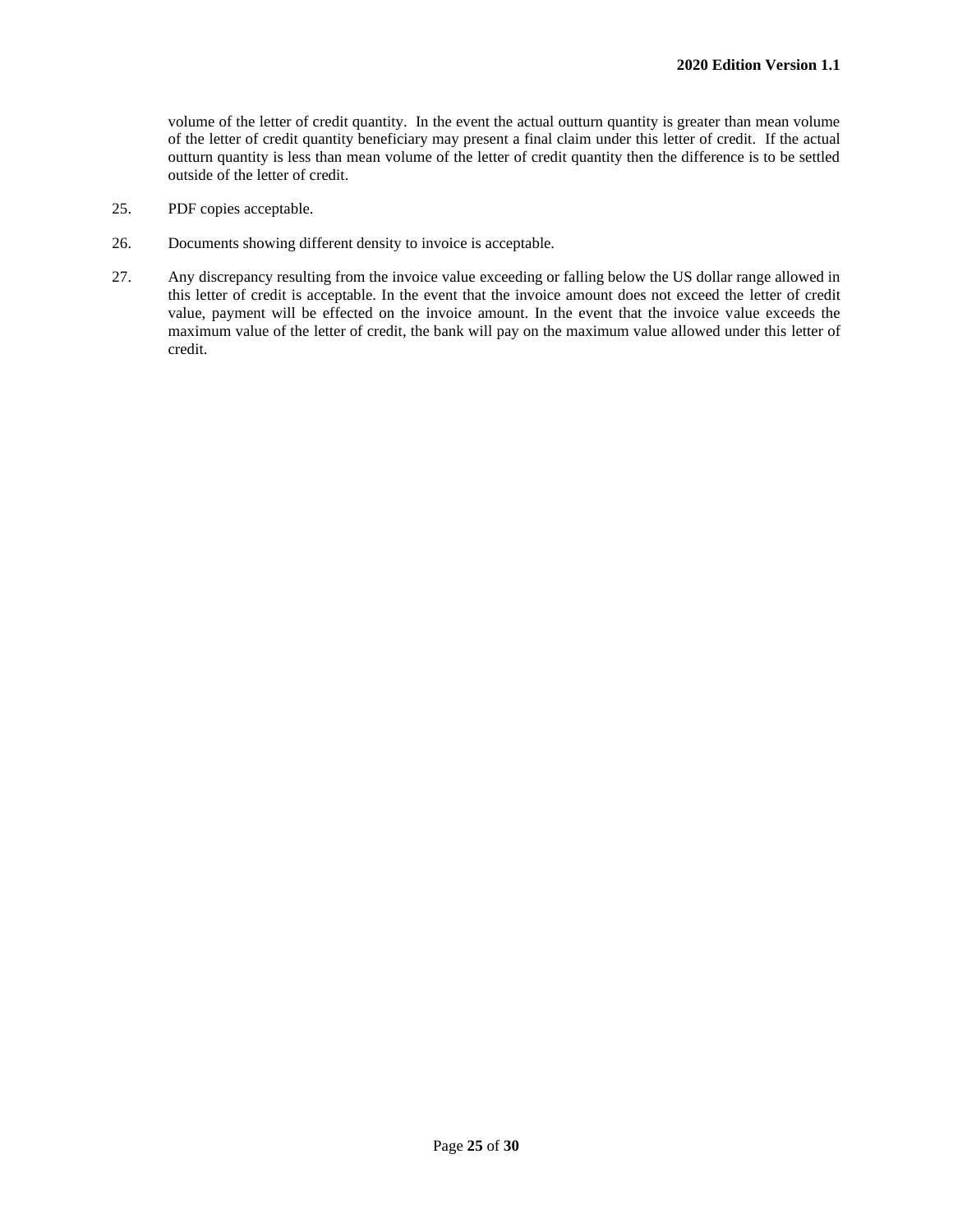## **APPENDIX C – Standby Letter of Credit**

#### **APPLICANT:**

*[Name and Address]*

#### **BENEFICIARY:**

At the request of the above applicant, and for its account, we [*name and address of bank*] hereby issue in your favor our irrevocable standby letter of credit no [*XXX*].

In consideration of you, the Beneficiary, having agreed to enter into a contract or contracts for the sale and/or purchase of [\*] (referred to herein as the contracts") from time to time with the Applicant, we hereby establish our irrevocable standby letter of credit ('this Letter of Credit") in your favor for the principal amount of (*XXX*) United States Dollars (US\$ \_\_\_\_\_\_\_\_\_\_\_) plus or minus (+/-) ten percent (10%) effective immediately and payable upon our irrevocable undertaking as follows :

This Letter of Credit is available for payment at sight, but not prior to "*the Effective Date"* by presentation of the following documents:

- 1. A written statement certifying that the Applicant has defaulted in the performance of any of the terms and conditions, including but not limited to payment for any of the products, of any of the contract(s), as it or they may have been amended or varied; and
- 2. A copy of the Seller's commercial invoice(s) marked unpaid; and
- 3. A written statement as to the amount to be paid in respect of the default may include, but shall not be limited to, the invoiced amount and/or demurrage, and/or any damages, losses, late payment interest, expenses or costs suffered or incurred by you as a result of such default, determined in accordance with the contract and applicable law.

Counterparty SBLC: This Letter of Credit covers all contracts for the sale and/or purchase of oil, refined petroleum products, ethanol and/or petrochemicals and/or allied products (referred to herein as the contracts) from time to time between [\*] and *[Name of applicant*]

We hereby agree with you that presentation of the documents in compliance with the terms of this standby letter of credit will be duly honored on presentation to us no later than the Expiration Date of this credit. The expiration of this Letter of Credit is "*Expiration Date"*.

#### **47A: Additional conditions**

- 1. Partial and multiple drawings are permitted.
- 2. All banking charges are for the applicant's account
- 3. Above documents presented in telex, fax or photocopy form are acceptable.
- 4. This Letter of Credit shall take effect in accordance with its terms but such terms shall not alter, add to or in any way affect the contract (s) between [\*] and [*Name of Applicant*] to which this letter of credit relates.
- 5. Combined documents are acceptable
- 6. Documents received 21 days after the date of delivery, and prior to the date of expiry of this Letter of Credit are acceptable.
- 7. Typographical and spelling errors, with the exception of quantity and amount, are not to be considered as discrepancies as long as meaning is consistent with the other documents presented.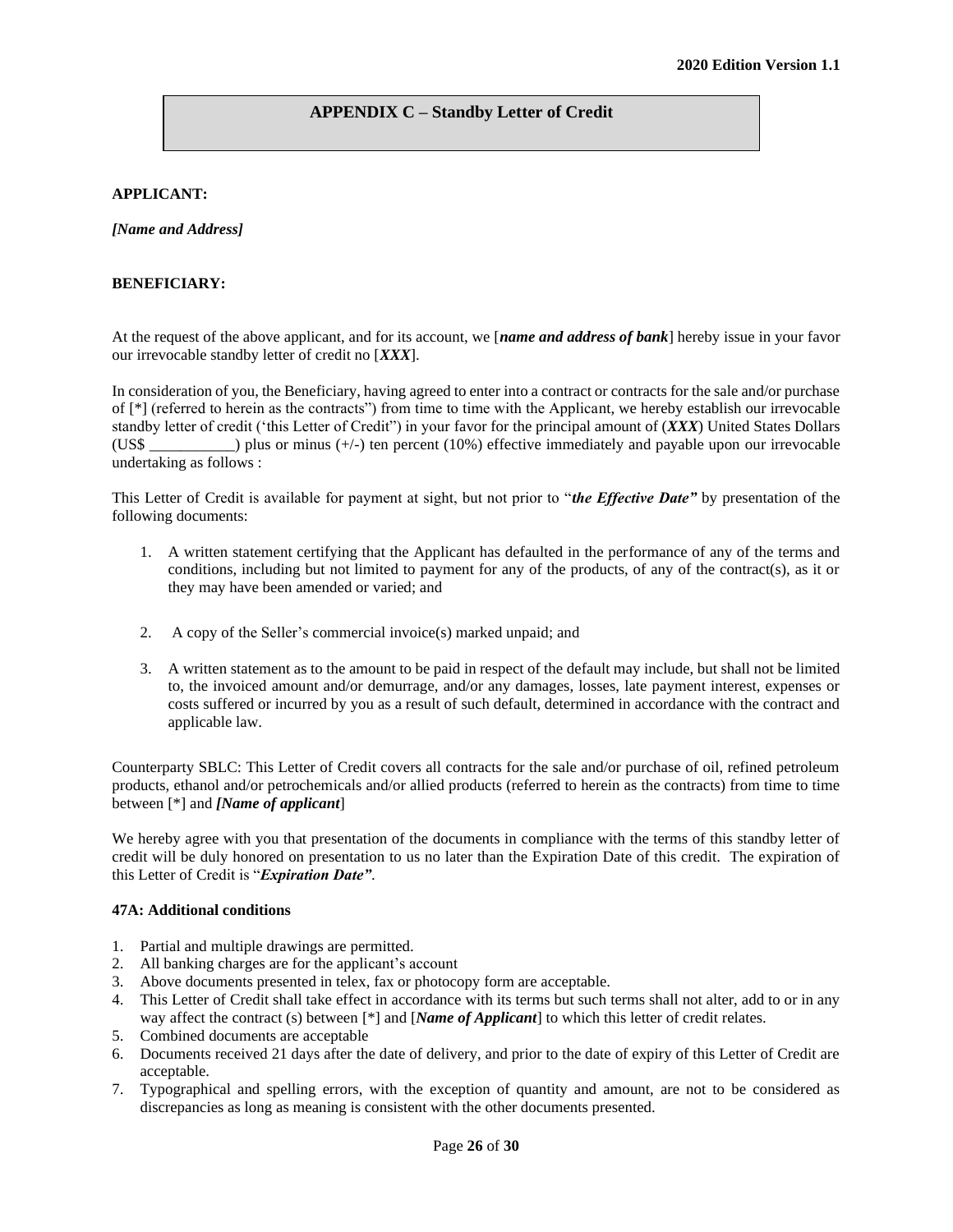8. Except as otherwise expressly provided herein, this standby letter of credit is subject to the "Uniform Customs and Practices For Documentary Credits" (2007 Revision) International Chamber of Commerce Publication No. 600.

We hereby agree with you that presentation of the documents in compliance with the terms of this Letter of Credit will be duly honored on presentation to us no later than the expiration date of this Letter of Credit.

*Name Authorized Signatory Issuing Bank*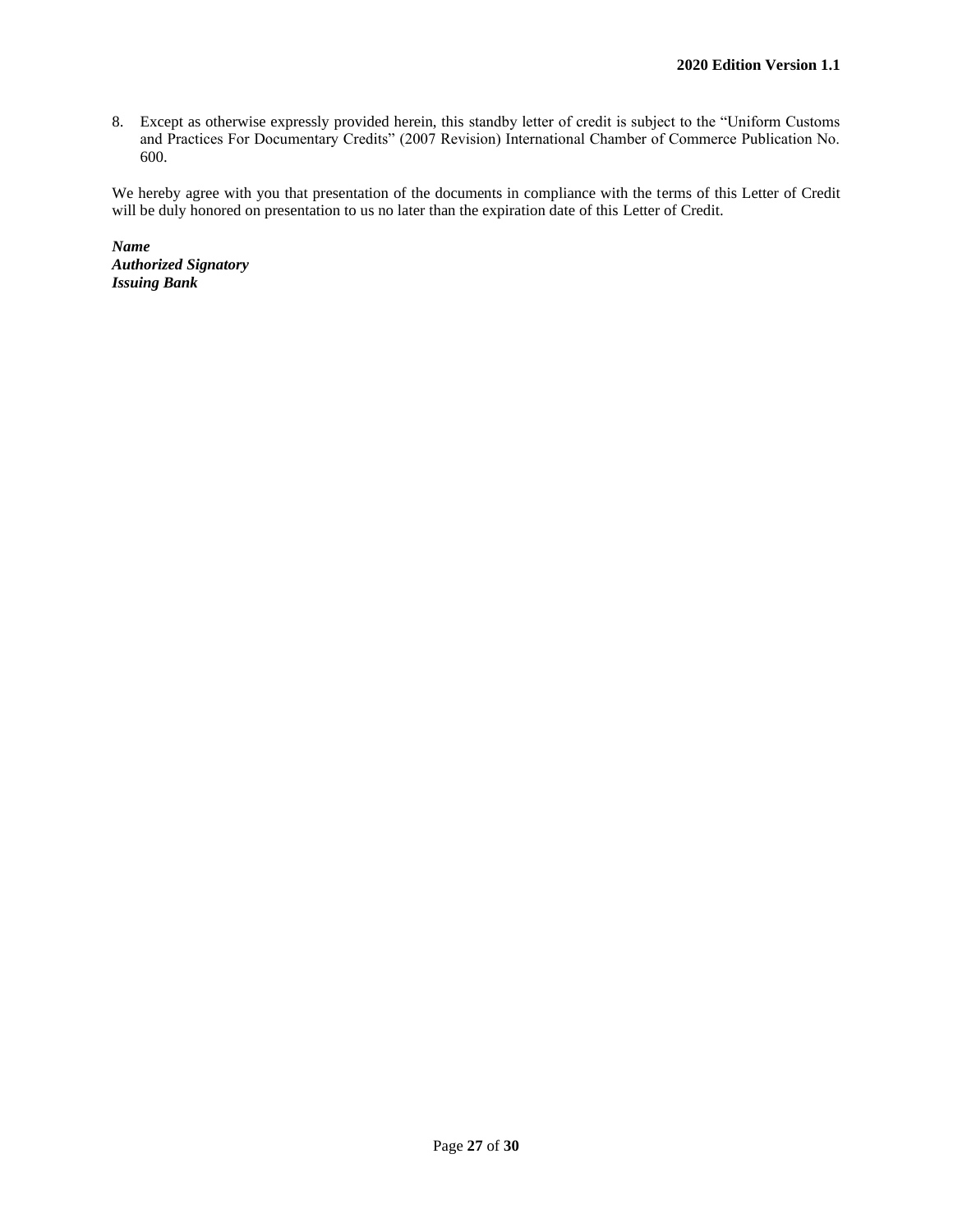#### **APPENDIX D – Parent Company Guaranty**

This Guaranty is made and given the  $\_\_\_day$  of  $\_\_\_$ , 20, by [\*] (hereinafter referred to as the "Guarantor"), in favor of (hereinafter referred to as the "Beneficiary").

The Guarantor enters into this Guaranty in consideration of the Beneficiary having entered into or entering into [\*] (hereinafter referred to as "Covered Transactions") with [\*] (hereinafter referred to as the "Company"). The Guarantor acknowledges the benefit to it of the Covered Transactions between the Beneficiary and the Company.

- 1. The Guarantor hereby irrevocably and unconditionally guarantees to the Beneficiary the prompt payment when due (subject to written demand by Beneficiary upon Guarantor) of all amounts that now are or may hereafter become due and payable from the Company to the Beneficiary (the "Guaranteed Obligations") with respect to any Covered Transactions entered into prior to the termination of this Guaranty. This Guaranty shall continue to be effective or reinstated, as the case may be, if at any time any payment of any of the Guaranteed Obligations are annulled, set aside, invalidated, declared to be fraudulent or preferential, rescinded, or must otherwise be returned, refunded or repaid by the Beneficiary as a result of or pursuant to the insolvency, bankruptcy, dissolution, liquidation or reorganization of the Company or any other guarantor, or upon, or as a result of, the appointment of a receiver, intervener or conservator of, or trustee or similar officer for, the Company or any other guarantor or any substantial part of its property or otherwise, all as though such payment or payments had not been made.
- 2. In addition to the Guaranteed Obligations, the Guarantor agrees to pay on demand any and all costs, including reasonable legal fees and other expenses incurred by the Beneficiary in enforcing the Guarantor's payment obligations under this Guaranty; provided that the Guarantor shall not be liable for any expenses of the Beneficiary if no payment under this Guaranty is due.
- 3. Anything to the contrary notwithstanding, the aggregate of the Guarantor's obligations under this Guaranty, including without limitation liability with respect to the Guaranteed Obligations or liability with respect to costs, including reasonable legal fees and other expenses incurred by the Beneficiary in enforcing the Guarantor's payment obligations, shall not exceed [amount] million U.S. dollars (**US \$\_\_\_\_**).
- 4. This Guaranty shall remain in full force and effect until the earlier of (a) **[date],** or (b) until thirty (30) days following the Guarantor's notice, in writing, to the Beneficiary of the Guarantor's termination of this Guaranty provided, however, the expiration or termination of this Guaranty shall not affect the Guarantor's obligations hereunder with respect to Covered Transactions entered into prior to such expiration or termination.
- 5. The Guarantor's payments hereunder shall be made to the Beneficiary at its address set forth in Section 10 below, within ten (10) business days after receiving written demand for payment from the Beneficiary.
- 6. The Guarantor hereby waives:
	- (a) Notice of acceptance of this Guaranty by the Beneficiary;
	- (b) Notice that the Beneficiary has entered into a Covered Transaction with the Company;
	- (c) The modification or amendment of any Covered Transaction between the Company and the Beneficiary, including renewal or extension of time for repayment and performance of Guaranteed Obligations or notice thereof; and
	- (d) Notice of presentment, default, dishonor, protest or notice of protest with respect to any notes, drafts or other instruments evidencing indebtedness, received from the Company or demand for payment on the Company.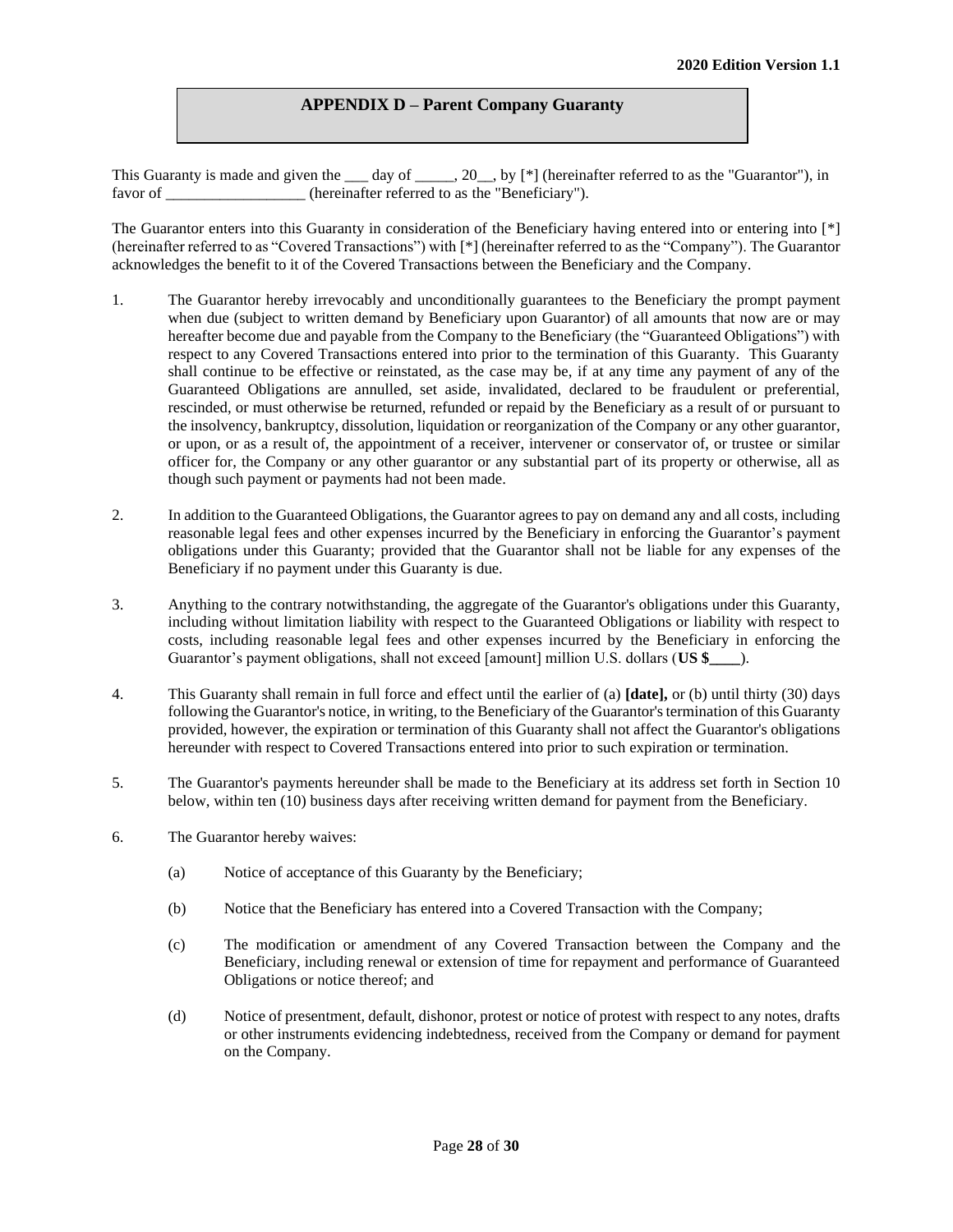- 7. The Guarantor agrees that the Beneficiary may, from time to time, extend the time of payment of the whole, or any part, of the indebtedness of the Company and may receive and accept notes, bills, checks, trade acceptances and other instruments for the payment of money made, accepted or delivered by the Company and any other person or persons, as well as extensions or renewals thereof, without in any way releasing or discharging the Guarantor from its obligations hereunder.
- 8. This Guaranty is a guaranty of payment and not of collection. The Beneficiary shall not be required to proceed first against the Company or any other person, firm or corporation, or against any property or security or any other guaranty before resorting to the Guarantor for payment under this Guaranty.
- 9. Demands on the Guarantor for payment under this Guaranty shall be in writing and delivered by mail or telecommunication to the following address:

If to the Guarantor:

With a mandatory copy to:

All demands for payment shall be effective when received by the Guarantor. The Guarantor may change the address to which demands for payment are to be sent upon written notice to the Beneficiary.

10. Notices under this Guaranty, or which either party desires to give to the other, shall be in writing or telecommunication and delivered as follows:

To the Guarantor:

With a copy to:

To the Beneficiary:

[beneficiary & contact name] [address]  $[$ fax $]$ 

All notices given shall be deemed to have been given at the earlier of: (a) the date the notice shall be delivered, (b) the date on which the delivery shall have been refused at the address herein provided, or (c) the date as of which the delivery service shall have indicated such notice to be undeliverable at the address herein provided. The Guarantor and the Beneficiary may change the persons and/or addresses to which notices are to be sent upon written notice to the other party.

- 11. This Guaranty and each of its provisions may be waived, varied, released, modified, terminated (except as provided elsewhere herein) or surrendered, in whole or in part, only by a written instrument signed by the Beneficiary and the Guarantor. No failure or delay by the Beneficiary in exercising its rights or remedies under this Guaranty, subject to statute of limitations, shall operate as a waiver thereof, nor shall any single or partial exercise by the Beneficiary of any right or remedy hereunder preclude any other or future exercise of any right or remedy hereunder.
- 12. The Beneficiary may, at any time, assign its rights to receive payment under this Guaranty to any party to whom it assigns its interest under any Covered Transaction. Except as provided in the previous sentence, neither the Guarantor nor the Beneficiary shall assign its rights or obligations under this Guaranty to any other person without the express written consent of the other Party.